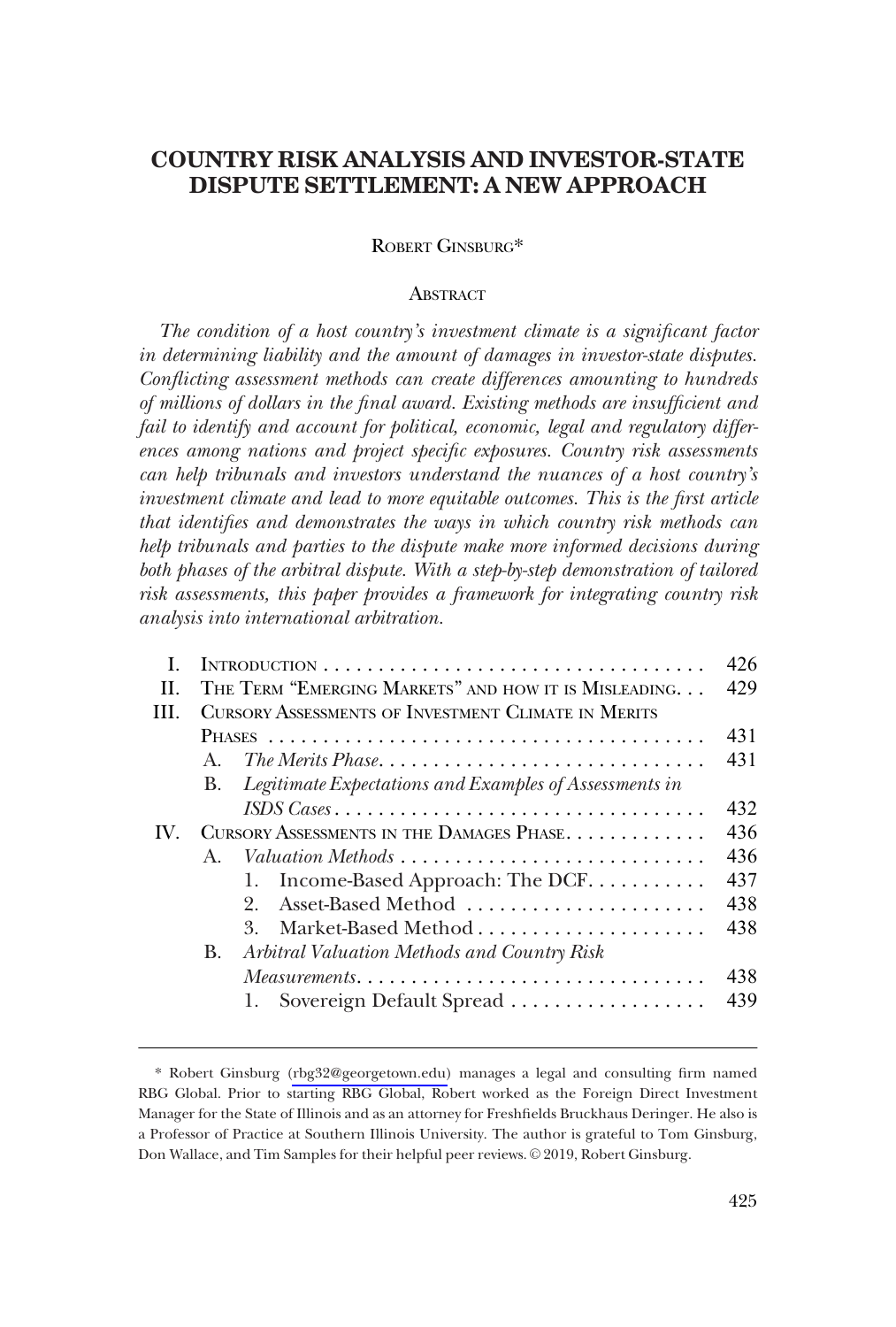<span id="page-1-0"></span>

|       | 441<br>Relative Volatility of Equity and Debt Markets<br>2.                                                   |  |  |  |  |  |
|-------|---------------------------------------------------------------------------------------------------------------|--|--|--|--|--|
|       | 441<br>3.<br>Country Risk and Sub-Risk Ratings                                                                |  |  |  |  |  |
|       | 442<br>Problems with Valuation and Measurements<br>$C_{\cdot}$                                                |  |  |  |  |  |
|       | Failure to Consider Micro-Risk<br>442<br>1.                                                                   |  |  |  |  |  |
|       | 2.<br>443<br>The Developing and Developed Global Order                                                        |  |  |  |  |  |
|       | 444<br>3.<br>Country Risk, Economic Instability, and the IMF                                                  |  |  |  |  |  |
| V.    | A PRIMER ON CRA                                                                                               |  |  |  |  |  |
|       | 445<br>$Micro-Analysis \ldots \ldots \ldots \ldots \ldots \ldots \ldots \ldots \ldots \ldots$<br>А.           |  |  |  |  |  |
|       | 445<br>Industry and Type of Project<br>1.                                                                     |  |  |  |  |  |
|       | 2.<br>446                                                                                                     |  |  |  |  |  |
|       | 447<br>3.<br>Risk Mitigation Strategies                                                                       |  |  |  |  |  |
| В.    | 447<br>Macro-Analysis                                                                                         |  |  |  |  |  |
| VI.   | HOW TO REAP THE BENEFITS OF TAILORED CRA IN THE MERITS                                                        |  |  |  |  |  |
|       | 448                                                                                                           |  |  |  |  |  |
|       | 449<br>A.                                                                                                     |  |  |  |  |  |
|       | 449<br>$\mathbf{B}$ .                                                                                         |  |  |  |  |  |
|       | 1. Willingness to Implement Regulatory                                                                        |  |  |  |  |  |
|       | 449<br>Expropriation (60 Points)                                                                              |  |  |  |  |  |
|       | 450<br>Regulatory Quality<br>$\mathfrak{a}.$                                                                  |  |  |  |  |  |
|       | Project Profile<br>451<br>$b$ .                                                                               |  |  |  |  |  |
|       | 451<br>Industry $(10 \text{ points}) \dots \dots \dots \dots$<br>i.                                           |  |  |  |  |  |
|       | 452<br>Method of Entry $(10 \text{ points}) \dots \dots$<br>ii.                                               |  |  |  |  |  |
|       | Local Competitors (10 points)<br>452<br>iii.                                                                  |  |  |  |  |  |
|       | Ability of Government to Regulatory Expropriate<br>2.                                                         |  |  |  |  |  |
|       | $(40 \text{ points}) \dots \dots \dots \dots \dots \dots \dots \dots \dots$<br>452                            |  |  |  |  |  |
|       | Host Country's Institutions: Rule of Law<br>453<br>$\overline{a}$ .                                           |  |  |  |  |  |
|       | CRA Model Integrating World Justice<br>i.                                                                     |  |  |  |  |  |
|       | Project's Rule of Law Rankings<br>453                                                                         |  |  |  |  |  |
|       | Willingness and Ability to Regulatory<br>3.                                                                   |  |  |  |  |  |
|       | Discriminate<br>454                                                                                           |  |  |  |  |  |
| VII.  | HOW TO REAP THE BENEFITS OF TAILORED CRA IN THE                                                               |  |  |  |  |  |
|       | 455                                                                                                           |  |  |  |  |  |
| VIII. | 459                                                                                                           |  |  |  |  |  |
|       | 461<br>Appendix $\mathrm{A}.\dots\dots\dots\dots\dots\dots\dots\dots\dots\dots\dots\dots\dots\dots\dots\dots$ |  |  |  |  |  |

## I. INTRODUCTION

What is an emerging market? Currently, there is no universal definition of this term. According to the Morgan Stanley Capital Index (MSCI) equity index, there are twenty-three emerging market (EM) countries. On the other hand, the International Monetary Fund's (IMF) index comprises 189 EM countries based on measures of social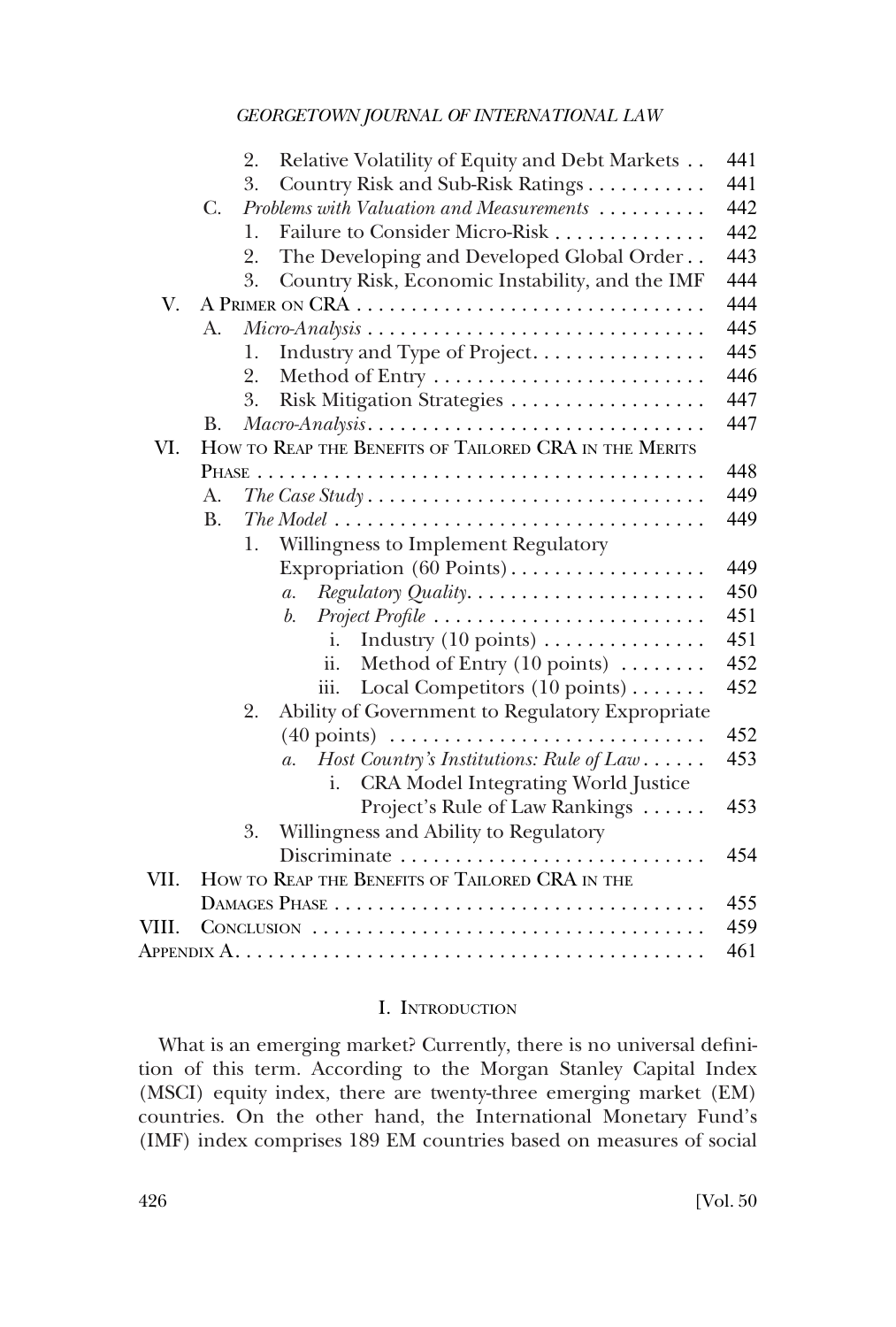and economic development.<sup>1</sup> Regardless of the number, there is a thread that runs through common understandings of such countries: they possess markets with endemic graft, underdeveloped infrastructure, and economic dependence on the developed world. Even the most sophisticated analyst relies on the assumptions that are associated with a country's emerging status and the dichotomous breakdown between developed and developing countries. The global narrative focuses on a bifurcated world economy comprised of developed, core countries that manufacture products with raw materials that are provided by the developing, peripheral countries.<sup>2</sup> This two-dimensional background is obsolete: one need not look far to find data that not only challenges these assumptions but derails them. Portugal's debt as a percentage of Gross Domestic Product (GDP) is five times as much Chile's, while Japan's debt as a percentage of GDP is more than Poland and India's combined. Myriad examples abound of analysts and economists using the developing markets grouping to suggest equivalence among countries where there is none.<sup>3</sup> While the creation of the term "emerging markets" in the eighties transformed "underdeveloped" nations into "aspirational" economies, the term has outrun its usefulness.

In the context of investor-state dispute settlement (ISDS), assumptions about a host country's investment climate based on its "emerging or developing status" influence decisions about liability and drastically alter the amount of damages awarded to claimants. For example, an arbitrator might consider the context in which a claimant makes an investment to determine whether or not the company should have anticipated host government interference with its foreign direct investment (FDI) project.<sup>4</sup> More specifically, arbitrators will look at the investment climate in a host country to verify whether or not there were

<sup>1.</sup> Will Kenton, *International Monetary Fund - IMF*, INVESTOPEDIA, https://www.investopedia. [com/terms/i/imf.asp/](https://www.investopedia.com/terms/i/imf.asp/) (last updated Apr. 9, 2019).

<sup>2.</sup> Ricardo Housmann, *Why Raw Materials Are a Dangerous Distraction*, WORLD ECON. FORUM (July 29, 2014), [https://www.weforum.org/agenda/2014/07/raw-material-value-wealth-ricardo](https://www.weforum.org/agenda/2014/07/raw-material-value-wealth-ricardo-hausmann/)[hausmann/](https://www.weforum.org/agenda/2014/07/raw-material-value-wealth-ricardo-hausmann/).

<sup>3.</sup> James Kynge & Jonathan Wheatley, *Emerging Markets: Redrawing the World Map*, FIN. TIMES (Aug. 3, 2015), [https://www.ft.com/content/4a915716-39dc-11e5-8613-07d16aad2152;](https://www.ft.com/content/4a915716-39dc-11e5-8613-07d16aad2152) Luca Ventura, *Percentage of Public Debt to GDP Around the World 2018*, GLOB. FIN. (Dec. 17, 2018), [https://](https://www.gfmag.com/global-data/economic-data/public-debt-percentage-gdp)  [www.gfmag.com/global-data/economic-data/public-debt-percentage-gdp.](https://www.gfmag.com/global-data/economic-data/public-debt-percentage-gdp)

<sup>4.</sup> *See* Michele Potesta, *Legitimate Expectations in Investment Treaty Law: Understanding the Roots and the Limits of a Controversial Concept*, 28 ICSID REV. 88 (2013); Meg Kinnear, *The Continuing Development of the Fair and Equitable Treatment Standard, in* INVESTMENT TREATY LAW: CURRENT ISSUES III (Andrea K. Bjorklund, Ian A. Laird, & Sergey Ripinsky eds., 2009).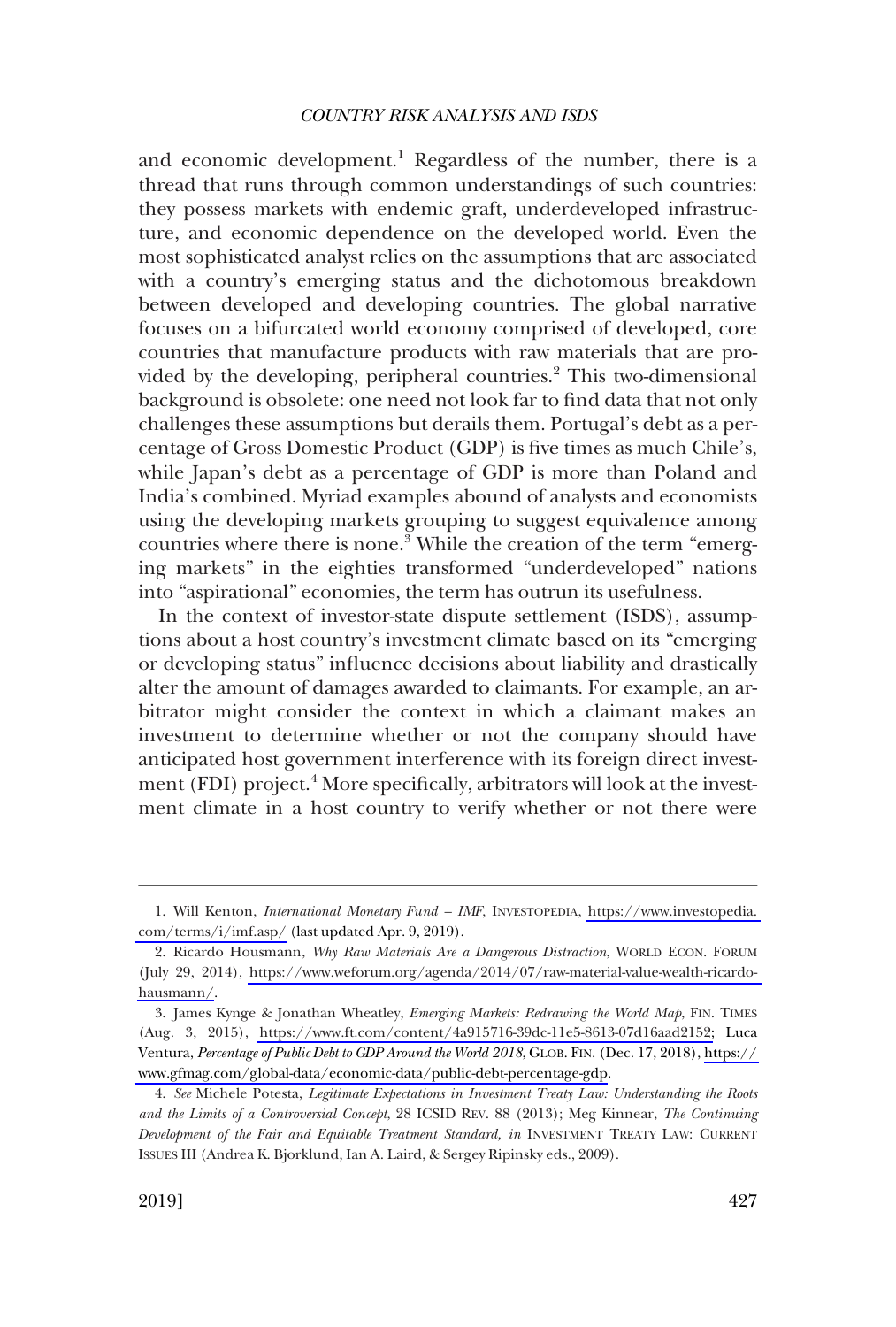precursors to regulatory instability at the inception of the investment.<sup>5</sup> This inquiry helps arbitrators determine whether or not there has been a breach of the relevant investment treaty. In other cases, the condition of an investment climate at the time that a company's project is confiscated is an important part of their effort to determine the value of the confiscated investment.6 An examination of socio-economic/ investment climate conditions often helps arbitrators understand the risk exposure of the relevant investment at the time of the loss.<sup>7</sup> Consequently, this examination becomes an essential part of the arbitrator's efforts to determine the amount of damages owed to the claimant. A review of myriad award decisions in such cases reveals that arbitrators often rely on ambiguous country categorizations such as "emerging markets" to determine liability and damages amounts. For example, arbitrators often use an "emerging markets sovereign bond index" to measure the risk exposures of a host country that is "developing."8 When arbitrators rely on inaccurate categorizations of investment climates, they are less likely to retroactively determine which of the investor's expectations are realistic and the real value of a claimant's assets. When decisions are based on cursory assessments of investment climates, arbitrators are more vulnerable to making questionable decisions about liability and the amount of damages that a respondent should pay in the quantum phase. Whether arbitrators rely on methods that fail to account for variations among investment climates in different countries or apply the same risk exposure to all investments in a given nation, the current approaches to measuring risk are insufficient. This is the first article to demonstrate the specific ways in which country risk assessments (CRA) can provide arbitrators with a framework for understanding the host country's investment climate at the inception of an inbound investment. Rather than relying on assumptions based on obsolete categorizations to determine liability and amount of damages, arbitrators should use bespoke CRA to identify relevant aspects of a host state's investment climate that determine outcomes. CRA are the most accurate measure of investment climate because they evaluate the

<sup>5.</sup> *See* Toto Costruzioni Generali S.P.A. v. Lebanon, ICSID Case No. ARB/07/12, Award, ¶ 245 (June 7, 2012); Bayindir Insaat Turizm Ticaret Ve Sanayi A.S¸. v. Pakistan, ICSID Case No. ARB/ 03/29, Award, ¶ 195 (Aug. 27, 2009); Duke Energy Electroquil Partners & Electroquil S.A.SA v. Ecuador, ICSID Case No. ARB/04/19, Award, ¶ 340 (Aug. 18, 2008).

<sup>6.</sup> Marcos D. Garcia Dominguez, *Calculating Damages in Investment Arbitration: Should Tribunals Take Country Risk into Account?*, 34 ARIZ. J. INT'L & COMP. L. 95, 109 (2016).

<sup>7.</sup> *Id*. at 108.

<sup>8.</sup> *See, e.g*., Guaracachi America, Inc. v. Bolivia, PCA Case No. 2011-17, Award, ¶¶ 558-59 (2014).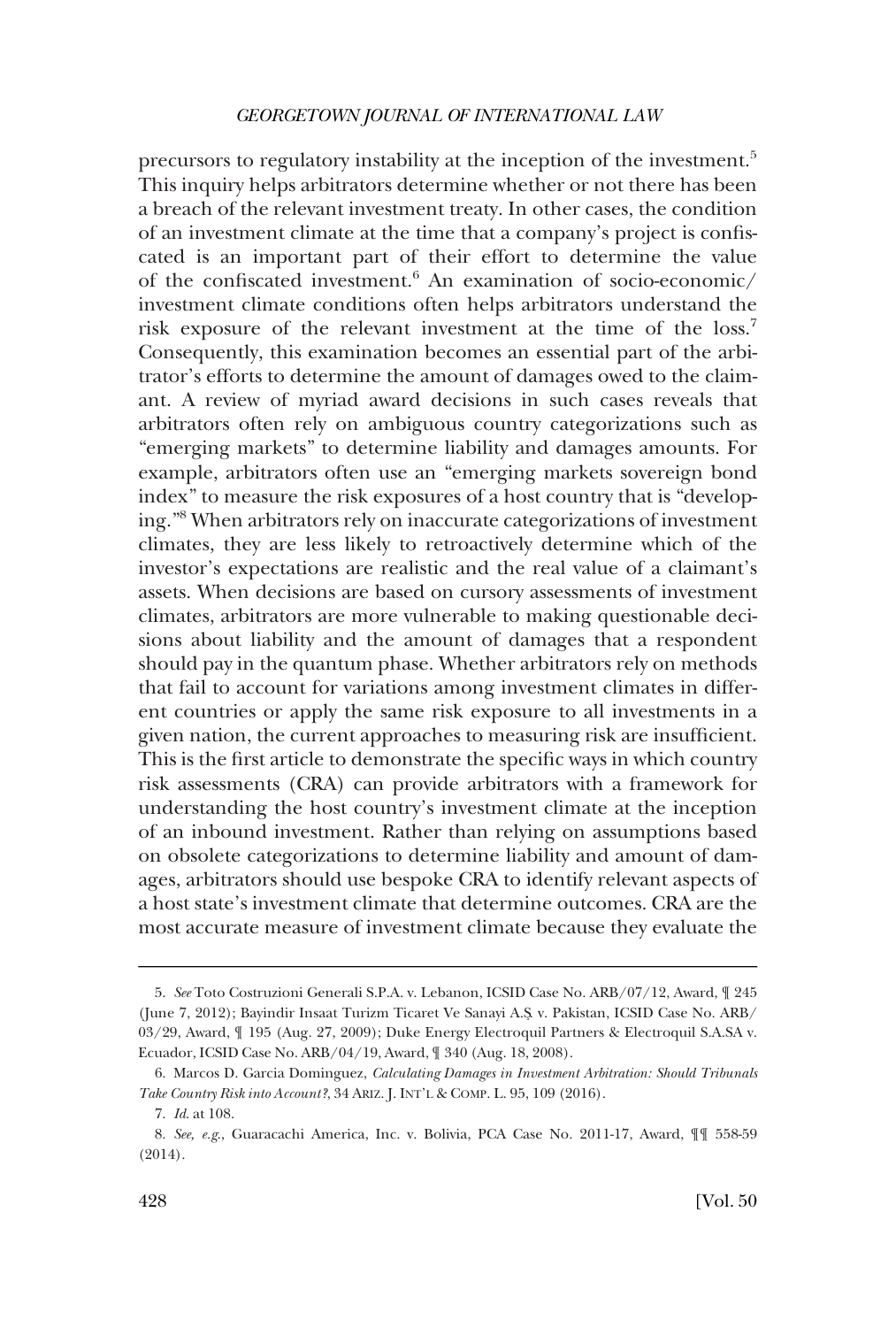<span id="page-4-0"></span>quantitative and qualitative value of the political, economic, social, and business risks of doing business in a country.<sup>9</sup> Thorough examinations of institutions in an investment climate can reveal potential government acts that account for country and project specific aspects of the inbound investment. While the existing body of literature recognizes the usefulness of CRA and sub-risk analysis, this approach has not been widely adopted by the ISDS community. One potential reason for the reluctance to implement CRA is a lack of experience and knowledge about the process and the product. In order to explain how bespoke CRA can help arbitrations, this article: 1) explains why the emerging market and related categorizations are misleading; 2) identifies how reliance on the emerging markets term and the cursory assessments of investment climates negatively influence decisions about liability during the merits phase of ISDS cases, 3) explains how cursory assessments of investment climates negatively influence decisions during the quantum phase of ISDS cases, 4) presents a primer on CRA, and 5) demonstrates how a tailored CRA can help tribunals make more informed decisions during both phases of the arbitral dispute.

## II. THE TERM "EMERGING MARKETS" AND HOW IT IS MISLEADING

"Emerging markets" and related terms form the organizing principles that are the starting point for those people who seek to understand the socio-economic, environmental and political factor that give shape to the world. While the term was created as a marketing tool to explain peripheral countries that were on the rise, it does not have any set of specific criteria on which it is based. Examples of the assumptions associated with emerging markets include: unstable political and economic climates, underdeveloped markets and institutions, and rampant corruption.10 Based on these stereotypes, political pundits and economists draw inaccurate conclusions about the corporate governance and financial well-being of myriad countries in Latin America, Africa, and Southern Asia. Whether the collective label of emerging countries includes "former Soviet countries," "newly independent states," "underdeveloped economies," or "countries in transition," the current global

Brian Perry, *Evaluating Country Risk for International Investing*, INVESTOPEDIA, [https://www.](https://www.investopedia.com/articles/stocks/08/country-risk-for-international-investing.asp)  9. [investopedia.com/articles/stocks/08/country-risk-for-international-investing.asp](https://www.investopedia.com/articles/stocks/08/country-risk-for-international-investing.asp) (last updated May 31, 2018).

*Misconceptions About Emerging Market Could Lead to Missed Investment Opportunities for UK*  10. *Investors*, FRANKLIN TEMPLETON INVESTMENTS (Oct. 17, 2017), [https://www.temit.co.uk/content](https://www.temit.co.uk/content-common/market-perspective/en_GB/local-GB/archive-2017/debunking-emerging-market-myth-misconceptions.pdf)[common/market-perspective/en\\_GB/local-GB/archive-2017/debunking-emerging-market-myth](https://www.temit.co.uk/content-common/market-perspective/en_GB/local-GB/archive-2017/debunking-emerging-market-myth-misconceptions.pdf)[misconceptions.pdf/.](https://www.temit.co.uk/content-common/market-perspective/en_GB/local-GB/archive-2017/debunking-emerging-market-myth-misconceptions.pdf)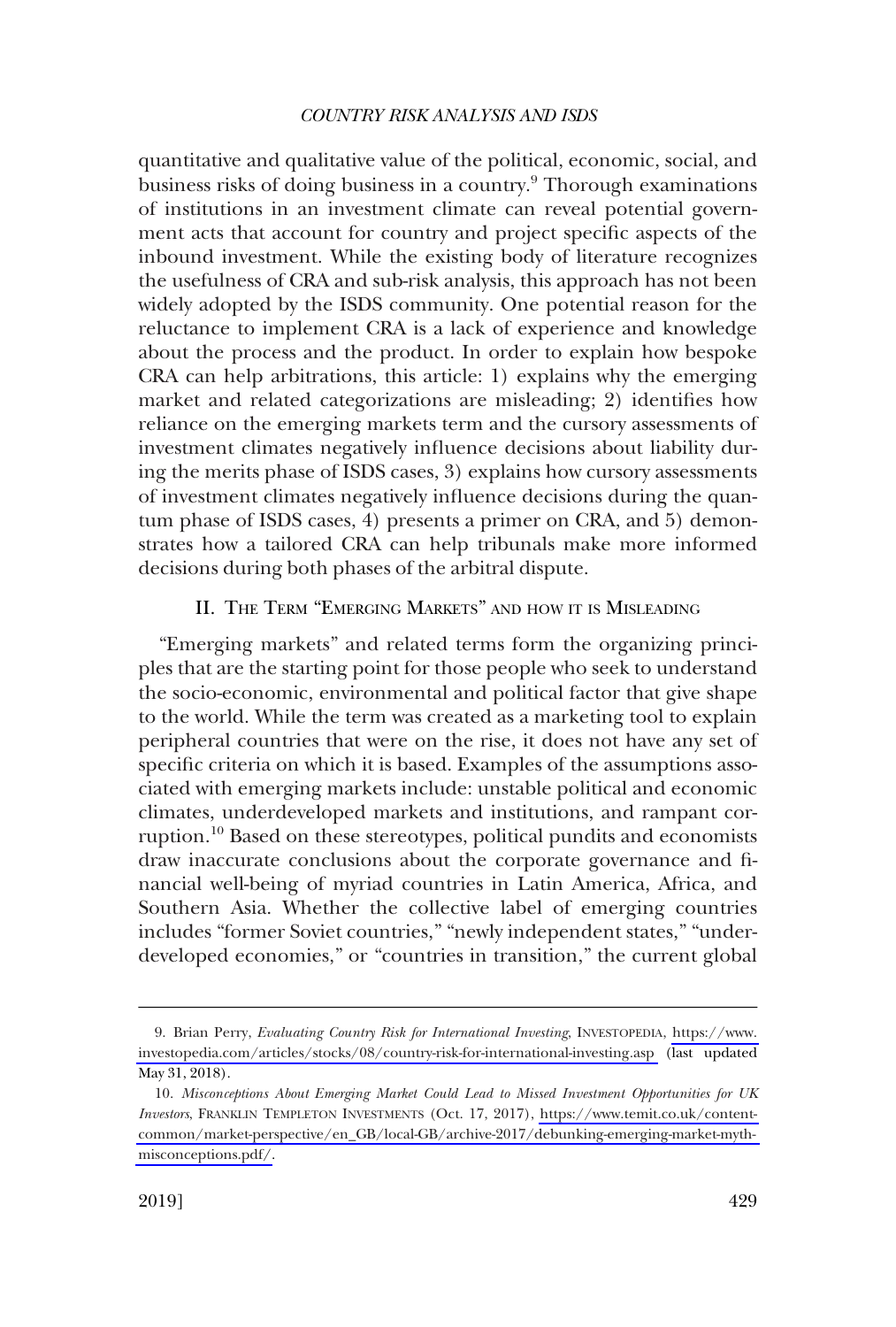order requires analysts and lay people to stop making assumptions about countries based on inaccurate and inadequate groupings. Furthermore, the current economic hierarchy, which places emerging nations at the periphery and developed markets at the core of world affairs, does not accurately describe a world in which EM countries contribute a larger share to global gross domestic product than their developed counterparts, when measured by purchasing power parity."11 In fact, a review of rule of law rankings reveals many outcomes that contradict the existing understanding of a developing and developed world. For example, the World Justice Project's (WJP) annual report on rule of law reveals many surprising outcomes. Uruguay ranks as number nineteen in the absence of corruption ranking, receiving the same score as the United States and a better ranking than Spain, Italy, and Portugal.<sup>12</sup> In the WJP's overall ranking of "rule of law," Korea receives a better score than the United States, Spain and Italy.13 As these facts show, each country comprises a unique unit of social, political, economic, financial, and regulatory factors that influence investment decisions and the ability of the multinational enterprises (MNE) to succeed in FDI projects. The global order now requires interested parties to examine investment climates in specific host countries where they plan to do business. The availability of country-specific data and analytics should compel decision-makers to look at the host country individually rather than rely on assumptions about it based on its association with other countries that often share no similarities.

In the context of ISDS, the condition of the investment climate is a very important part of the decisions on merits and damages.<sup>14</sup> Similar to the impact that cursory categorizations under emerging markets have in other contexts, arbitrators also suffer from drawing important conclusions based on cursory consideration of investment climates and the tendency to lump countries together under different headings. When examining the investment climate of a given country, ISDS tribunals must refrain from relying on commonly accepted generalizations. As the following demonstrates, tailored CRAs can help arbitrators

<sup>11.</sup> Kynge & Wheatley, *supra* note 3.

<sup>12.</sup> *World Just Project Rule of Law Index 2019*, WORLD JUST PROJECT 23. In the component scores for openness of government, the WJP places Costa Rica (an emerging market according to MSCI), as the country that has the 15th strongest institutions, ranking ahead of the United States, Japan, Spain, Singapore, and Italy.

<sup>13.</sup> *Id*. at 16-17.

Dominguez, *supra* note 6, at 96; Tiago Duarte-Silva et. al, *Country Risk*, GLOB. ARB. REV., 14. [https://globalarbitrationreview.com/chapter/1151515/country-risk.](https://globalarbitrationreview.com/chapter/1151515/country-risk)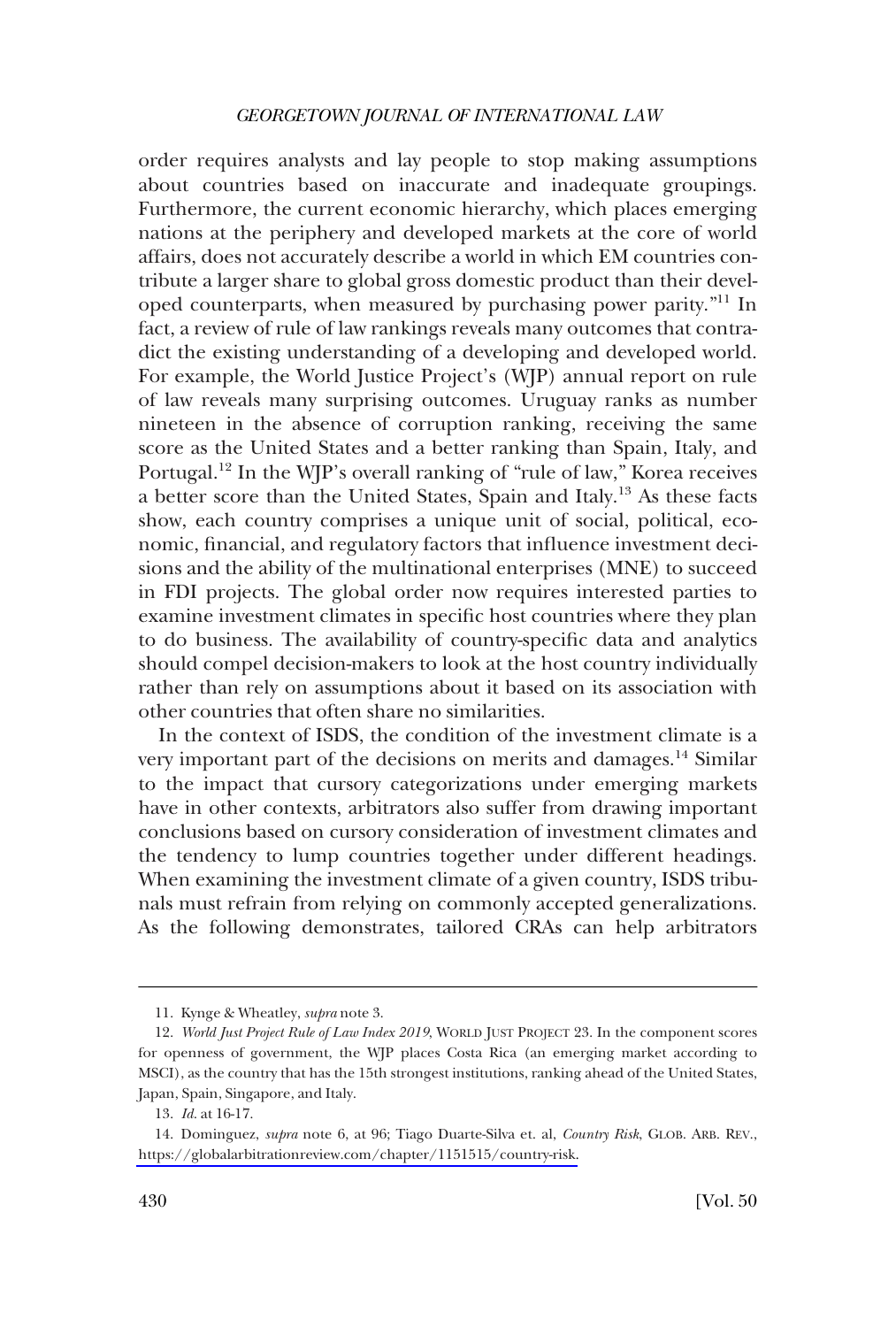<span id="page-6-0"></span>determine the legitimacy of expectations in the merits phase and risk exposures of a claimant's assets at any given point in time.

## III. CURSORY ASSESSMENTS OF INVESTMENT CLIMATE IN MERITS PHASES

The merits phase of arbitration determines whether or not the respondent breached its commitments under an investment treaty. In the event that a respondent is ruled to be liable for such a breach, the arbitrators commence the damages phase of the arbitration.15 The following explains both phases of arbitration and provides examples of how arbitrators' reliance on overly simplistic understandings of a host country's investment climate negatively impact important arbitral decisions.

## A. *The Merits Phase*

Treaties generally contain both general and specific protections. Whereas general protections relate to all aspects of a foreign investment in a host country, specific treatment standards protect investors from certain types of action or inaction, including safeguards against expropriation, the free exchange and transfer of currency, and full protection and security against acts of political violence.16 General protections provide foreign investors with promises to adhere to basic standards of non-discriminatory treatment. The most fundamental principle of non-discrimination, which is comprised of the mostfavored-nation principle (MFN) and national treatment (NT) principle, form the basis of the international trading system.<sup>17</sup> MFN requires that if a member state provides a benefit to another member state, this same advantage must also be extended equally to all other parties to the treaty.18 Similarly, NT requires that non-nationals be treated no less favorably than nationals.19 This principle can also be extended to include the goods, investments or services of "non-nationals", which must be treated no less favorably than the member's own domestic goods, investors, or service providers.20

<sup>15.</sup> CHRISTOPHER F. DUGAN ET AL., INVESTOR-STATE ARBITRATION 567 (reprint ed. 2011).

<sup>16.</sup> *Id*. at 398. In this phase, both sides argue about the proper valuation of the investment that determines the amount of money owed to the claimant.

OECD, *Most-Favoured-Nation Treatment in International Investment Law* 2 (OECD, Working 17. Paper No. 2, 2004), [https://www.oecd.org/daf/inv/investment-policy/WP-2004\\_2.pdf/.](https://www.oecd.org/daf/inv/investment-policy/WP-2004_2.pdf)

<sup>18.</sup> DUGAN ET AL., *supra* note 15, at 414; Perry, *supra* note 9.

<sup>19.</sup> U.N. Conference on Trade & Dev., *Bilateral Investment Treaties 1995-2006: Trends in Investment Rulemaking*, 22, U.N. Doc. UNCTAD/ITE/IIT/2006/5 (2007).

<sup>20.</sup> DUGAN ET AL., *supra* note 15, at 398; OECD, *supra* note 17, at 2.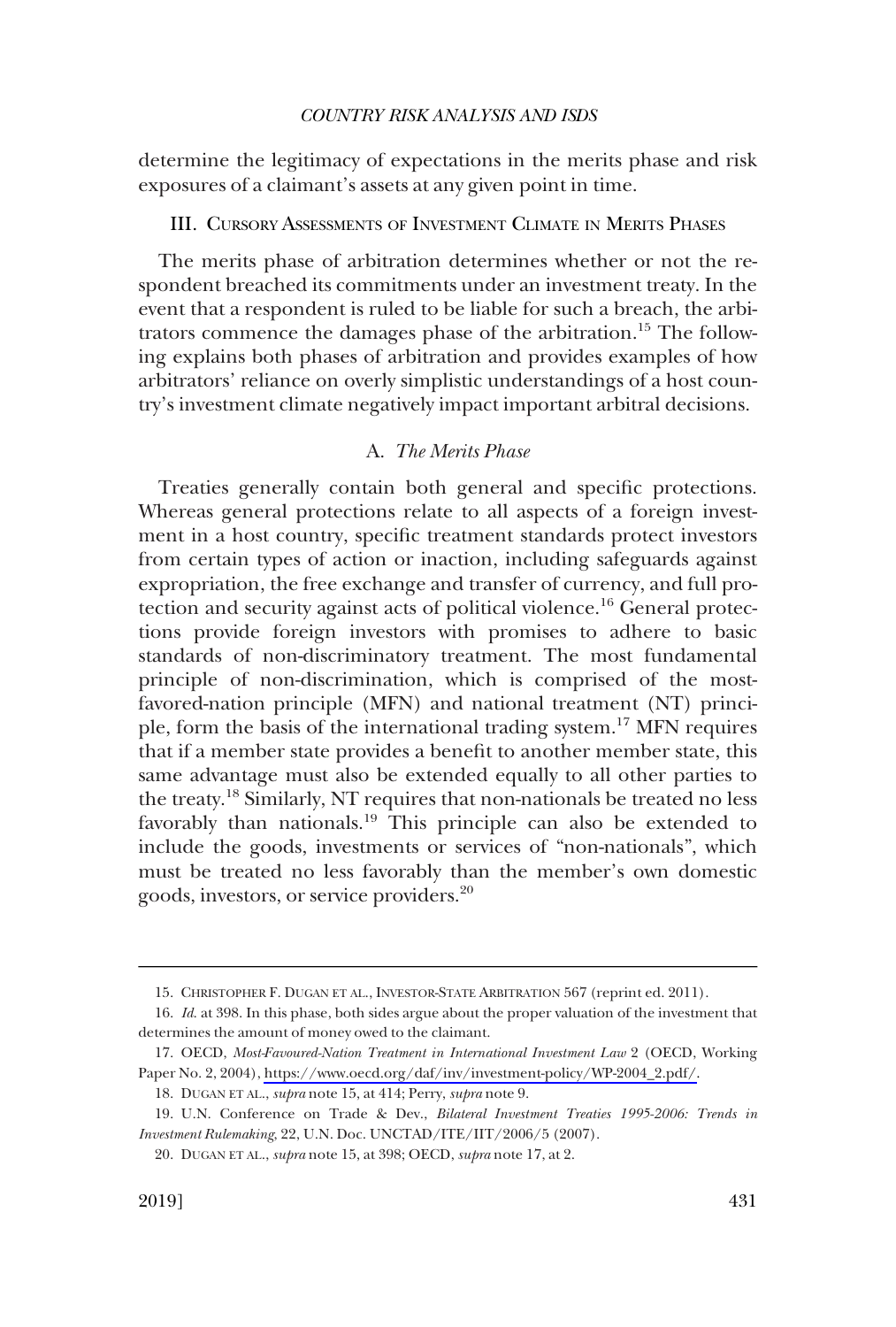<span id="page-7-0"></span>While regulations can be challenged under the specific and general protections of international investment treaties, some of the broadest and most utilized challenges to government measures are filed under the Fair and Equitable Treatment clause  $(FET)$ .<sup>21</sup> The FET clause is a key element in international investment agreements (IIAs) that has emerged as the most relied upon and successful basis for IIA claims by investors. Claimants use the FET standard as their primary mechanism for challenging government measures that negatively impact their investments. Arbitrators use the standard as a multi-purpose umbrella principle that allows them to invoke and apply a wealth of sub-principles.22 The broad scope of the FET enables tribunals to consider a wider range of factors than is possible under the relevant test for direct and indirect expropriations. Whereas the FET provides protections against a variety of host government actions deemed to be "unfair" or "inequitable," the expropriation clauses often focus exclusively on the taking of an investor's investment or property. For this reason, the FET clause is broader in scope than the expropriation clauses of IIAs.

## B. *Legitimate Expectations and Examples of Assessments in ISDS Cases*

Several tribunals use the doctrine of legitimate expectations to review claims arising out of FET clauses. In reviewing the claims that a host government's implementation of a regulation has breached the FET clause of the treaty, tribunals ask whether or not the claimant could reasonably expect a stable regulatory framework.<sup>23</sup> As part of the analysis of the legitimacy of expectations, many tribunals consider the condition of the investment climate in the host country at the time of the investment. More specifically, the tribunals attempt to examine social, political, and economic conditions in the host country to see if there were glaring precursors to changes in regulatory frameworks.<sup>24</sup>

However, in determining the legitimacy of an investor's expectations, tribunals often use broad-brush reviews of a host country's investment climate that fail to look for actual precursors to unstable regulatory

<sup>21.</sup> DUGAN ET AL., *supra* note 15, at 493.

<sup>22.</sup> Alec Stone Sweet & Florian Grisel, *Transnational Investment Arbitration: From Delegation to Constitutionalization?*, *in* HUMAN RIGHTS IN INTERNATIONAL INVESTMENT LAW AND ARBITRATION 130 (Pierre-Marie Dupuy et al. eds., 2009).

<sup>23.</sup> This Article assumes that tribunals will continue to apply this doctrine and does not explore or engage in the debate about whether or not claimants' legitimate expectations should be relevant to FET claims. Rather, this Article aims to demonstrate and suggest innovative ways in which to refine and improve the interpretations of the doctrine.

<sup>24.</sup> Michele Potesta, *supra* note 4; *see* Parkerings-Compagniet AS v. Republic of Lith., ICSID Case No. ARB05/08, Award, ¶ 335 (Sept. 11, 2007).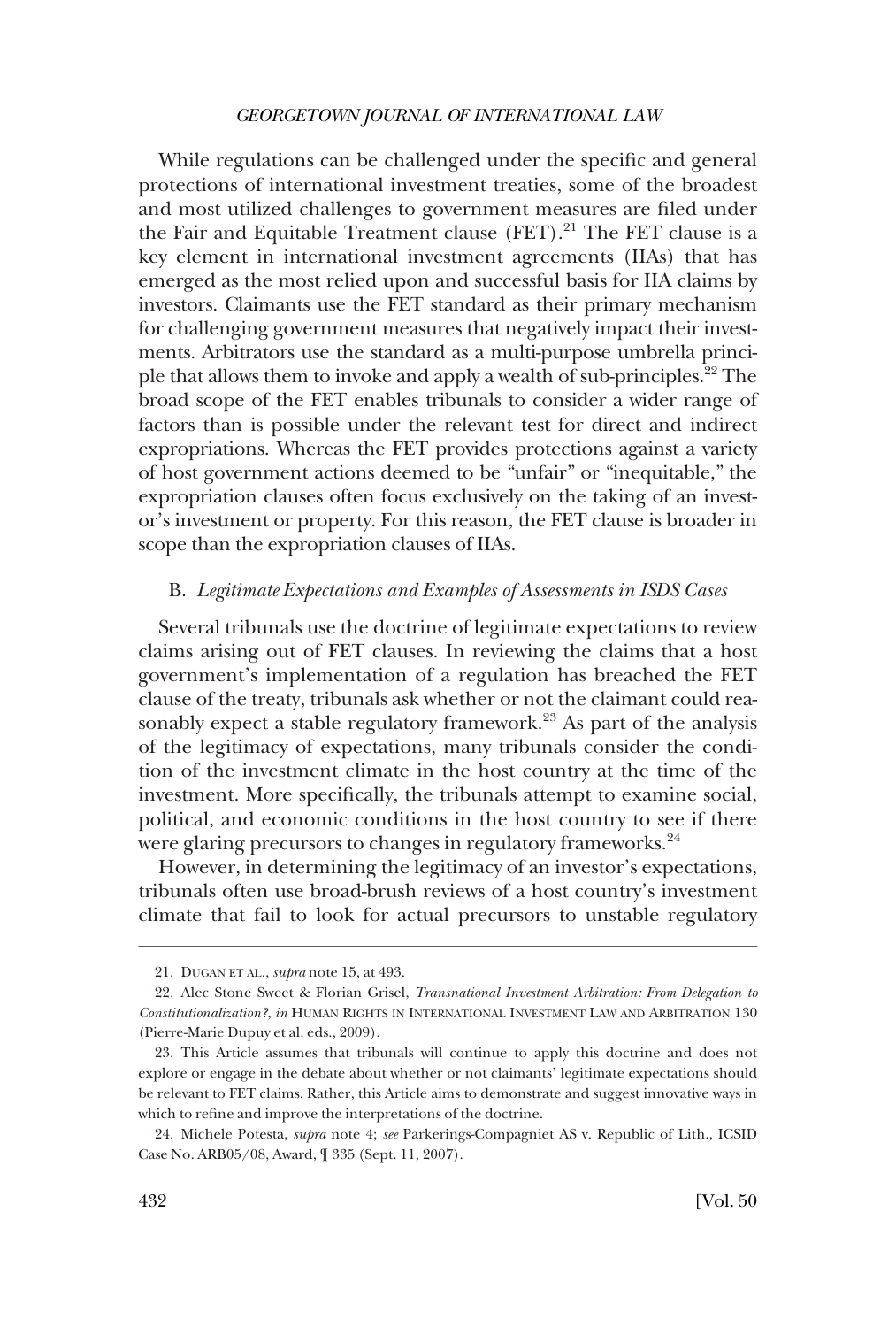frameworks. For instance, while the tribunal in *Duke v. Ecuador* envisaged a comprehensive review of such conditions through considering many facets of the investment climate in a given country, it did not implement a thorough assessment.25 The *Duke* tribunal and others have performed cursory examinations of the investment climate when considering conditions in the host country.<sup>26</sup>

Similarly, in *Parkerings v. Lithuania*, the claimant alleged that the city of Vilnius' rejection of its application for a permit to build a parking facility in a historical part of town breached its legitimate expectation of a stable regulatory framework.<sup>27</sup> Ultimately, the tribunal rejected Parkerings' claims based in part on a perfunctory review of conditions in the host country that provided an incomplete and inaccurate assessment of conditions at the time of the investment.28 Without explaining the progress or the actual status of reforms of this former member of the Soviet Union, the tribunal concluded that the claimant's expectations for a stable regulatory environment were not reasonable because the host country was "in transition."29 As the tribunal explained, "[t]he political environment in Lithuania was characteristic of a country in transition from its past being part of the Soviet Union to a candidate for the European Union ("EU") membership."30

The tribunal's complete rejection of investors' expectations of a stable regulatory environment would not comply with the commitments undertaken by many states in the preambles of relevant IIAs. Moreover, a more substantive review that examines actual political and economic conditions at the time of the investment reveals that the investment outlook for inbound investors was far less bleak than the *Parkerings* tribunal made it out to be. In fact, at the inception of the investment, Lithuania was almost eight years into a reformation process that was prescribed by the EU.<sup>31</sup> In order to receive approval for entry into the EU, Lithuania and other eastern European states were required to adopt the new neoliberal reforms that promoted stability and encouraged foreign direct

<sup>25.</sup> *See* Duke Energy Electroquil Partners, ICSID Case No. ARB/04/19, Award (Aug. 18, 2008). 26. *Id*.

*See Case Summary 08*, ISDS BLOG (Aug. 18, 2015), [http://isdsblog.com/2015/08/18/case-](http://isdsblog.com/2015/08/18/case-summary-no-8/)27. [summary-no-8/.](http://isdsblog.com/2015/08/18/case-summary-no-8/)

<sup>28.</sup> Parkerings-Compagniet AS, ICSID Case No. ARB05/08, at ¶ 335.

<sup>29.</sup> Alex Genin, Eastern Credit Limited, Inc. & A.S. Baltoil v. Republic of Est., ICSID Case No. ARB/99/2, Award, ¶ 348 (June 5, 2001); Parkerings-Compagniet AS, ICSID Case No. ARB05/08, at ¶ 335.

<sup>30.</sup> Parkerings-Compagniet AS, ICSID Case No. ARB05/08, at ¶ 335.

<sup>31.</sup> *Commission on Lithuania's Progress Towards Accession*, at 7, COM (98) 706 final (Dec. 17, 1998).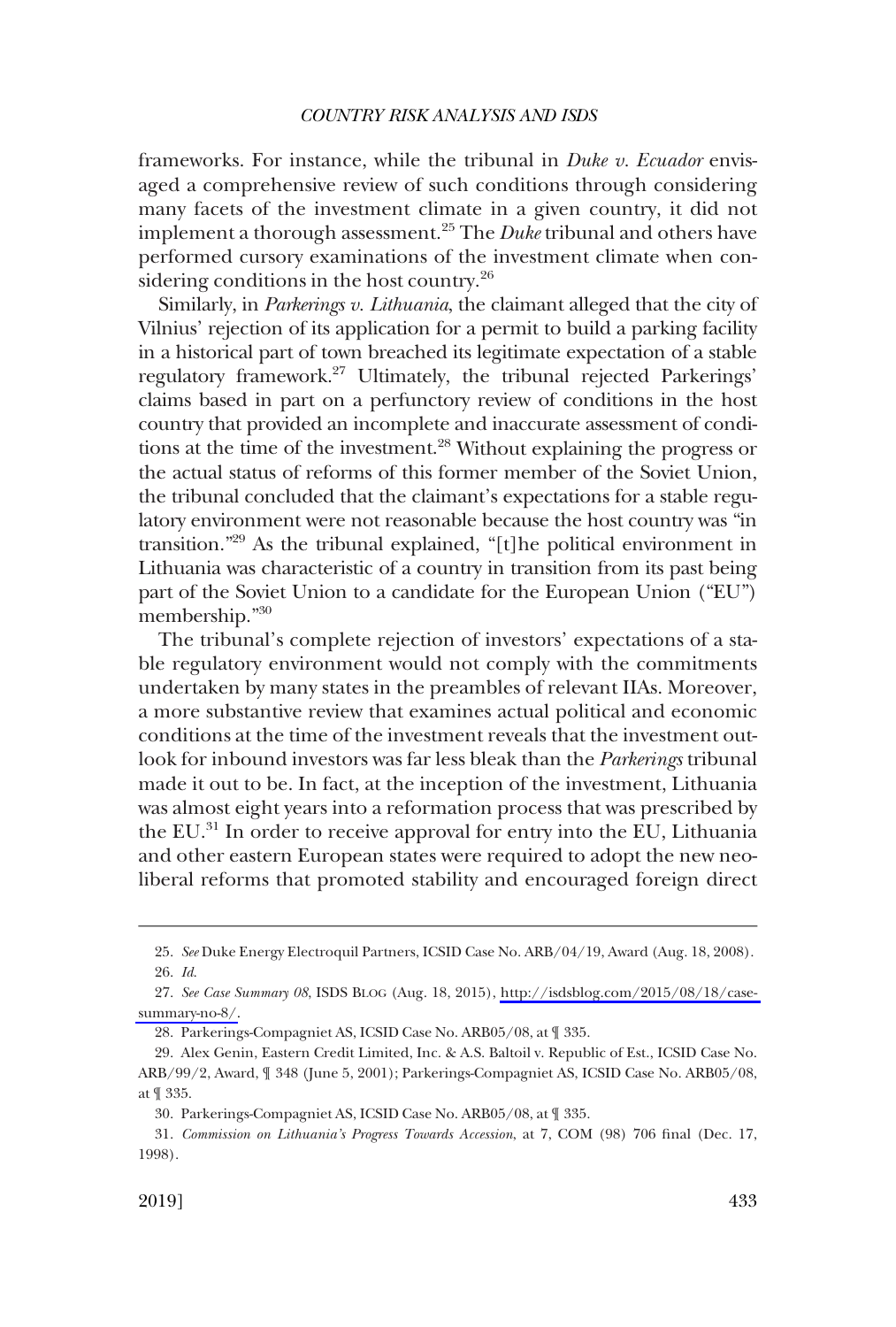investment.<sup>32</sup> While Lithuania was a Soviet republic with autocratic political institutions and a command economy in 1991, it had transformed itself by 1997. According to the EU's status report on Lithuania in 1998, "Lithuania demonstrate[d] the characteristics of a democracy, with stable institutions guaranteeing the rule of law, human rights and respect for and protection of minorities."<sup>33</sup>

Not only does a more comprehensive review reveal that Lithuania's political system was relatively stable, it also demonstrates that Lithuania had been committed to implementing and maintaining investorfriendly reforms.<sup>34</sup> Such a historical review helps investors understand the country holistically, as more than just the political-economic situation at an isolated point in time. Third-party reports with positive prognoses for the political and legal framework (based on democratic principles) demonstrate that the situation was not as dire as the tribunal's assessment suggested.35 Conversely, the reports of the situation in "similarly situated" former Soviet republics were not as positive. In fact, the EU report on Slovakia (1999) in the same year stated that:

Slovakia does not fulfill in a satisfying manner the political conditions set out by during the period July 1997 to end September 1998. There has been a lack of stability in the institutions guaranteeing democracy, the rule of law and protection of human rights, as reflected by the inability to elect a President, the controversial use of the transferred presidential powers, the unsatisfactory functioning of the parliamentary committees and the disregard for the Constitutional Court rulings.<sup>36</sup>

The *Parkerings* tribunal's review assumes that investment climates among all states were identical. The limited scope of the *Parkerings* tribunal's review failed to account for differences between political and economic conditions in Lithuania and other post-Soviet states, such as Slovakia. Consequently, the tribunal suggested that an investor's expectations of an investment climate in a country making progress

<sup>32.</sup> *Id*.

<sup>33.</sup> *Id*.

<sup>34.</sup> *Id*. at 12.

<sup>35.</sup> *Id*. at 13.

<sup>36.</sup> *Commission on Slovakia's Progress Towards Accession*, at 13, COM (98) 703 final (Dec. 17, 1998).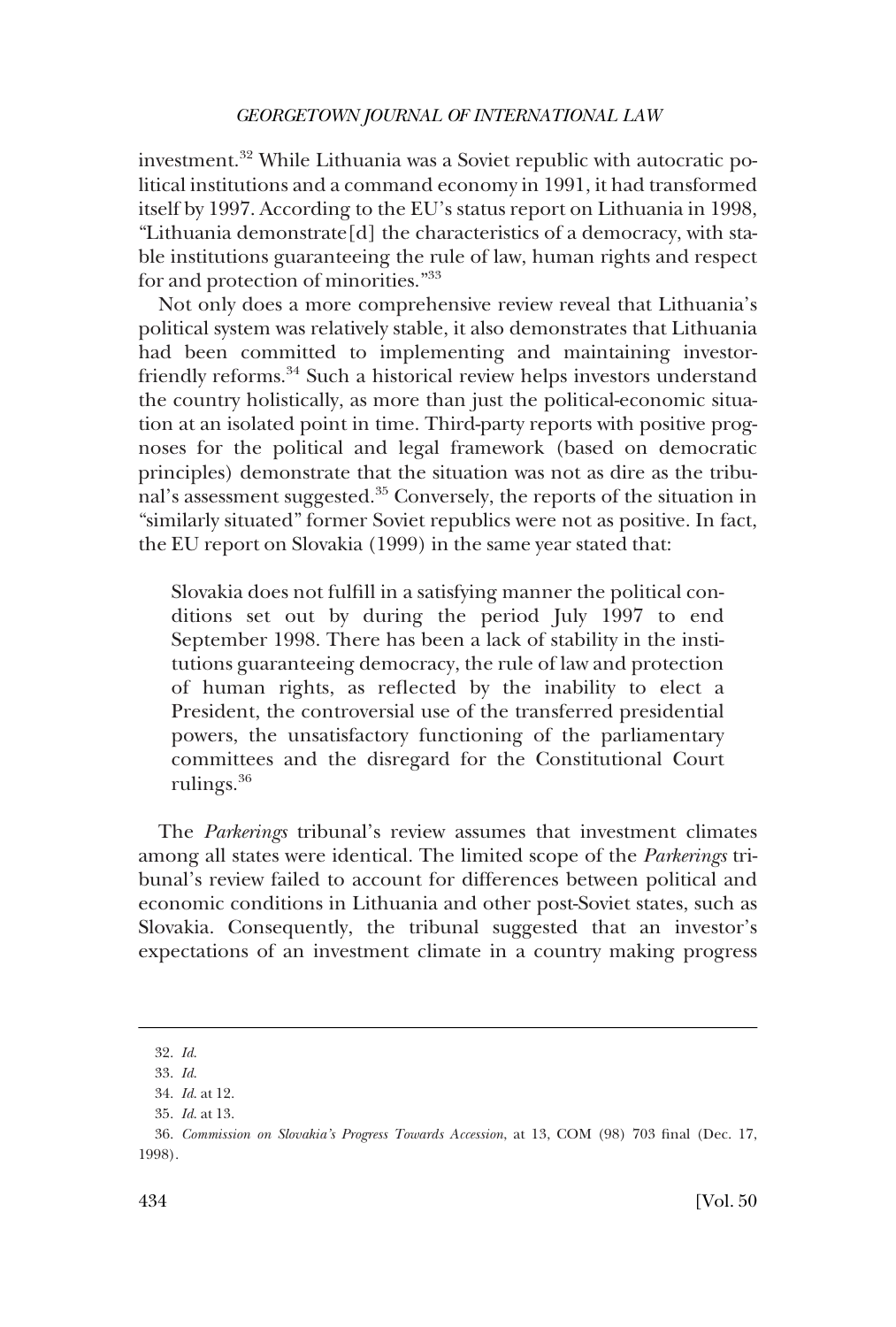should be the same as those of an investor in a country that is undergoing regression.

Moreover, contrary to the tribunal's assertion, the fact that Lithuania was in transition from a Soviet state toward a EU state could bolster, rather than diminish, an investor's legitimate expectations of a favorable investment climate in the host country. Throughout the application process, the EU tracks the progress of applicants' reforms to make sure that the applicant is moving toward open markets in their financial system and democratic policies in their political system.37 The EU's ongoing oversight of the reformation process would confirm Lithuania's commitment to accelerate and deepen reforms that were friendly to investors. From an investor's perspective, a review of Lithuania's specific transition to EU membership would not only reveal stable political institutions at the time of the investment, but also suggest that the host government would move in the right direction in subsequent years.

Seven years earlier, a tribunal hearing denied the FET claim of foreign investors based in part on a similarly ambiguous assessment of conditions in the host country.<sup>38</sup> The dispute concerned the cancellation by the Central Bank of Estonia of an operating license held by Innovation Bank, a financial institution incorporated under the laws of Estonia in which the claimants were shareholders.<sup>39</sup> The claimant argued that the cancellation of the license was a breach of its legitimate expectation that the license would remain active throughout the course of the investment.40 In *Genin v. Estonia*, the tribunal determined that the claimant could not legitimately expect a stable regulatory framework in the host country because the host state was "[a] renascent independent state, coming rapidly to grips with the reality of modern, financial commercial and banking practices and the emergence of state institutions responsible for overseeing and regulating areas of activity perhaps previously unknown."41 The tribunal's explanation of the state of affairs in Estonia also describes circumstances in many developing countries at the time of the investment. It explains basic components of financial sector privatization that were prevalent across four continents

<sup>37.</sup> *See, e.g*., *id*.

<sup>38.</sup> Alex Genin, Eastern Credit Limited, Inc. & A.S. Baltoil, ICSID Case No. ARB/99/2, Award (June 5, 2001).

<sup>39.</sup> *Id*. at ¶ 57-58.

<sup>40.</sup> *Id*. at ¶ 366.

<sup>41.</sup> *Id*. at ¶ 348.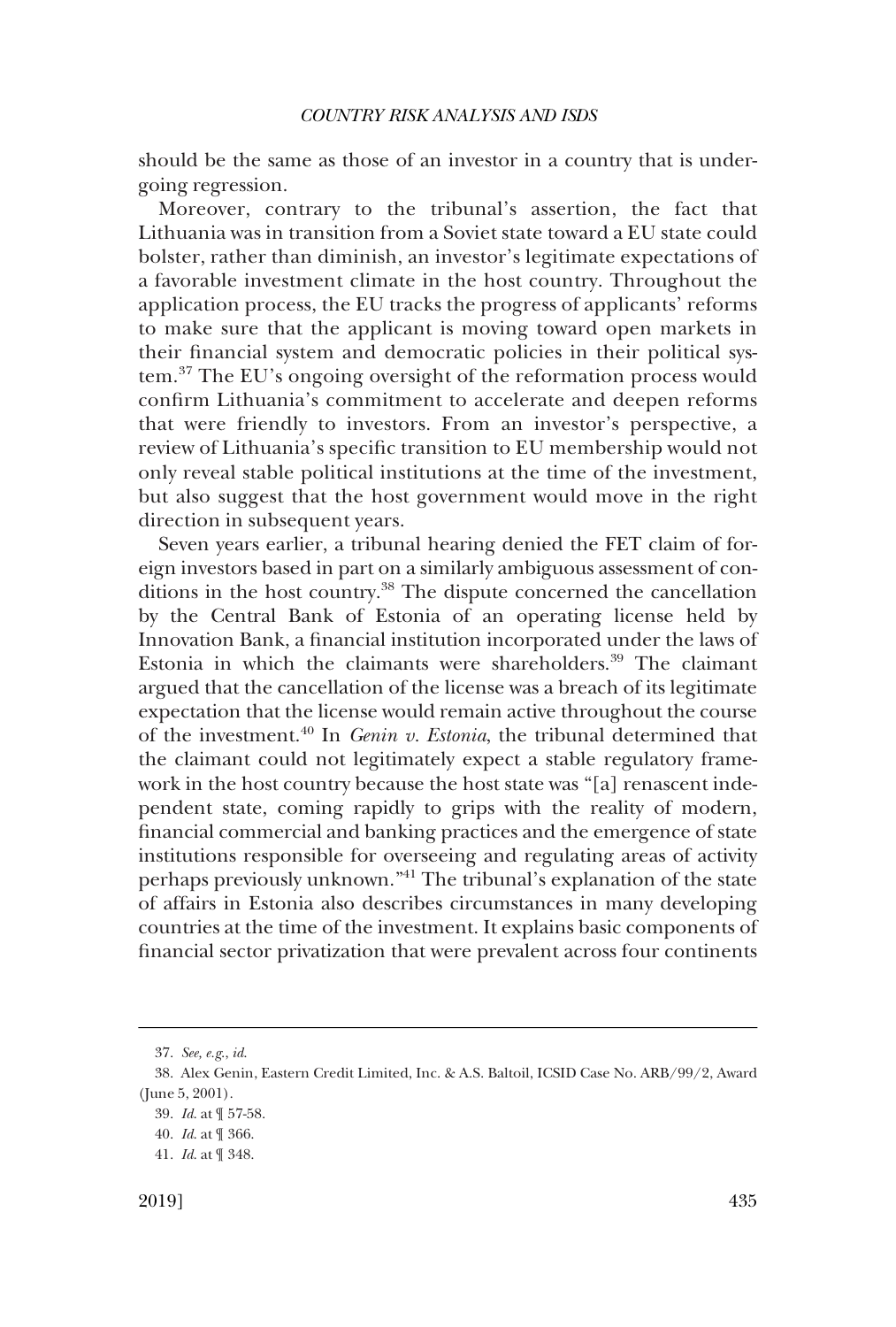<span id="page-11-0"></span>in the years following the Cold War.<sup>42</sup> As the years and the process progressed, privatization efforts experienced different degrees of success, which often have a significant impact on the viability of cross-border transactions and the expectations of their investors.<sup>43</sup>

## IV. CURSORY ASSESSMENTS IN THE DAMAGES PHASE

Simplistic assessments of investment climates also have a negative impact on the damages phase of arbitral disputes. In the damages phase, arbitrators determine the amount of money owed to the claimant to compensate it for its loss. According to Article 31 of the International Law Commission, the respondent state in an arbitration is under an obligation to make full reparation for the injury caused by the internationally wrongful act.<sup>44</sup> The first step in making a claimant whole from the respondent's breach requires a valuation of the relevant investments. It follows logically that arbitrators would need to know the value of the investment that has been the target of host government's interference or expropriation. There are three primary ways in which to perform this valuation. The following section explains the three primary methods of valuations employed by arbitrators, the different ways in which tribunals have used these methods and measures of country risk, and the problems associated with them. Each one of these methods incorporates a country risk measurement that reduces the value of each project that takes place in a developing host country. Known as "the country risk premium," this factor is a contentious topic in the international arbitration arena.<sup>45</sup>

## A. *Valuation Methods*

In order to determine the amount of damages that makes a party "whole," the tribunals usually focus on one of the three options: 1) the income-based approach using the discounted cash flows (DCF) method to determine an equitable quantum of damages; 2) the asset-

*Post-Cold War Era*, WIKIPEDIA, [https://en.wikipedia.org/wiki/Post%E2%80%93Cold\\_](https://en.wikipedia.org/wiki/Post%E2%80%93Cold_War_era)  42. [War\\_era](https://en.wikipedia.org/wiki/Post%E2%80%93Cold_War_era) (last updated Apr. 9, 2019); James M. Golgeiger & Michael McFaul, *A Tale of Two Worlds: Core and Periphery in the Post-Cold War Era*, 46 INT'L ORG. 467 (1992).

<sup>43.</sup> See, e.g., Joseph E. Stiglitz, *Foreword to* PRIVATIZATION SUCCESSES AND FAILURES (Gérard Roland ed., 2008); Saul Estrin & Adeline Pelletier, *Privitization in Developing Countries: What Are the Lessons of Recent Experience?*, 33 WORLD BANK RES. OBSERVER 65, 66-67 (2018).

<sup>44.</sup> BORZU SABAHI, COMPENSATION AND RESTITUTION IN INVESTOR-STATE ARBITRATION 53 (2011). The International Law Commission (ILC) is one of the most prominent authorities on international law and is often cited by scholars and practitioners involved in cross-border projects.

<sup>45.</sup> *See generally* Dominguez, *supra* note 6; Duarte-Silva, *supra* note 14.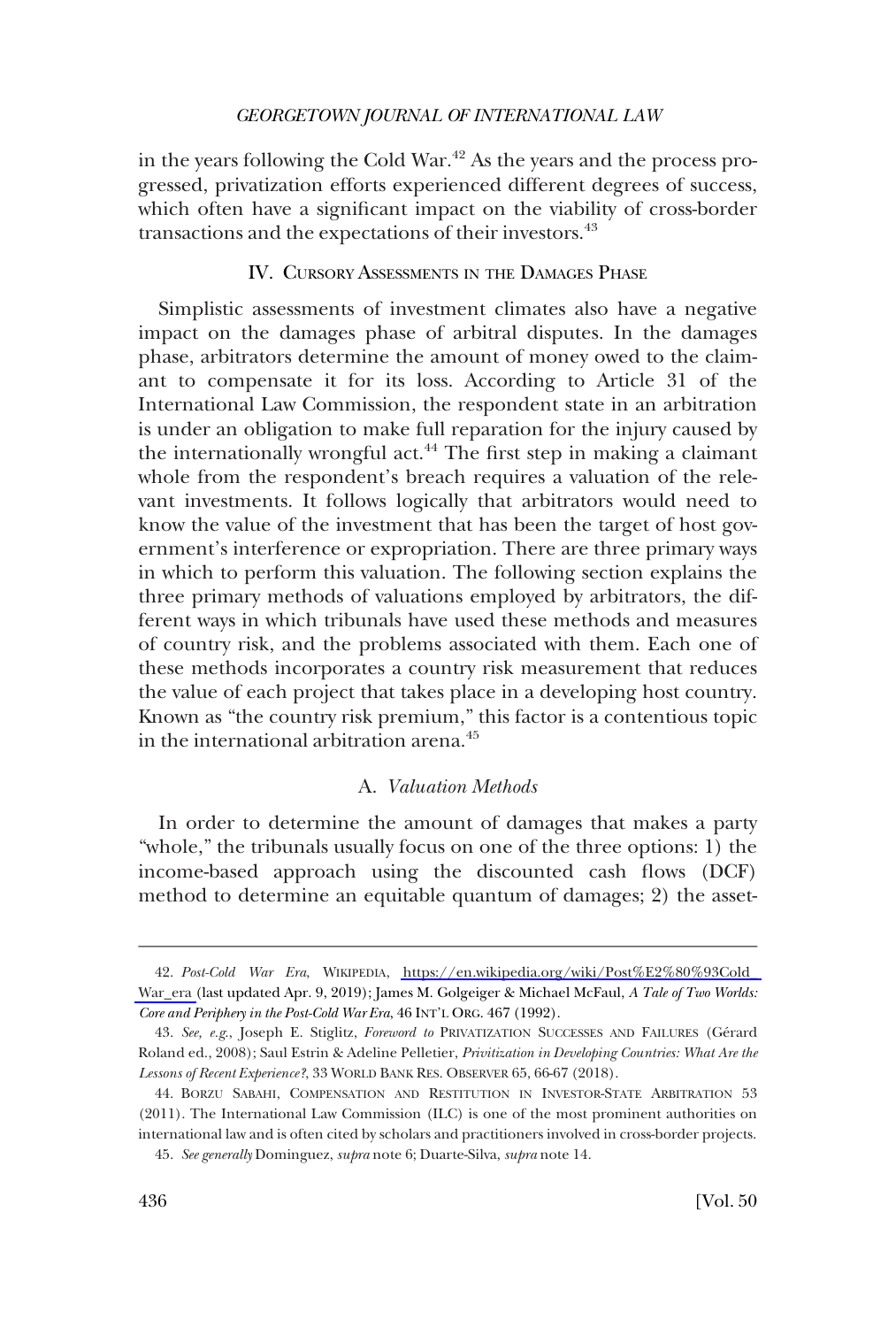<span id="page-12-0"></span>based approach; or 3) the market-based approach using multiples, stock prices, and prior transactions. While some arbitrators favor a hybrid approach or asset-based methods, most tribunals employ the DCF and market-based approaches.<sup>46</sup>

## 1. Income-Based Approach: The DCF

Discounted cash is a method used to estimate the value of an investment based on its future cash flow.47 DCF analysis estimates the present value of expected future cash flows using a discounted rate.<sup>48</sup> A present value estimate is then used to evaluate a potential investment. A common mechanism to account for country risk in the valuation of a company when using DCF is to build a specific discount rate premium for that country and investment.<sup>49</sup> Frequently, analysts use a measure of country risk (for example, spreads between sovereign default rates) and add it to the cost of equity and debt of every company trading in that country.50 The main differences in this approach are found in the measure of the country risk selected.<sup>51</sup>

While the first DCF approach estimates a specific amount of future cash flow, the second DCF approach, the probabilistic adjustment method, considers several cash flow scenarios to account for multiple possible outcomes.52 In this second approach, country risk analysts identify the likelihood that a sub-risk event will take place.<sup>53</sup> Next, the analyst measures the potential impact on cash flows from each scenario.54 For example, analysis might determine what the country risk number will be in the event that a host government implements an illegal expropriation.55 The final valuation results from averaging the assessed probability of each outcome.<sup>56</sup>

<sup>46.</sup> Dominguez, supra note 6, at 103; Duarte-Silva, supra note 14.

<sup>47.</sup> Dominguez, *supra* note 6, at 104-05; Duarte-Silva, *supra* note 14; Perry, *supra* note 9.

<sup>48.</sup> Dominguez, *supra* note 6, at 104-105.

<sup>49.</sup> *Id*. at 104-105.

<sup>50.</sup> *Id*. at 105.

<sup>51.</sup> *Id*. 52. *Id*.

<sup>53.</sup> *Id*.

<sup>54.</sup> *Id*.

<sup>55.</sup> *Id*. at 105.

<sup>56.</sup>  *Id*.; *Rewarding Expropriation?* PRICEWATERHOUSECOOPERS 8 (2015), [http://www.pwc.co.uk/](http://www.pwc.co.uk/assets/pdf/rewarding-expropriation.pdf)  [assets/pdf/rewarding-expropriation.pdf.](http://www.pwc.co.uk/assets/pdf/rewarding-expropriation.pdf)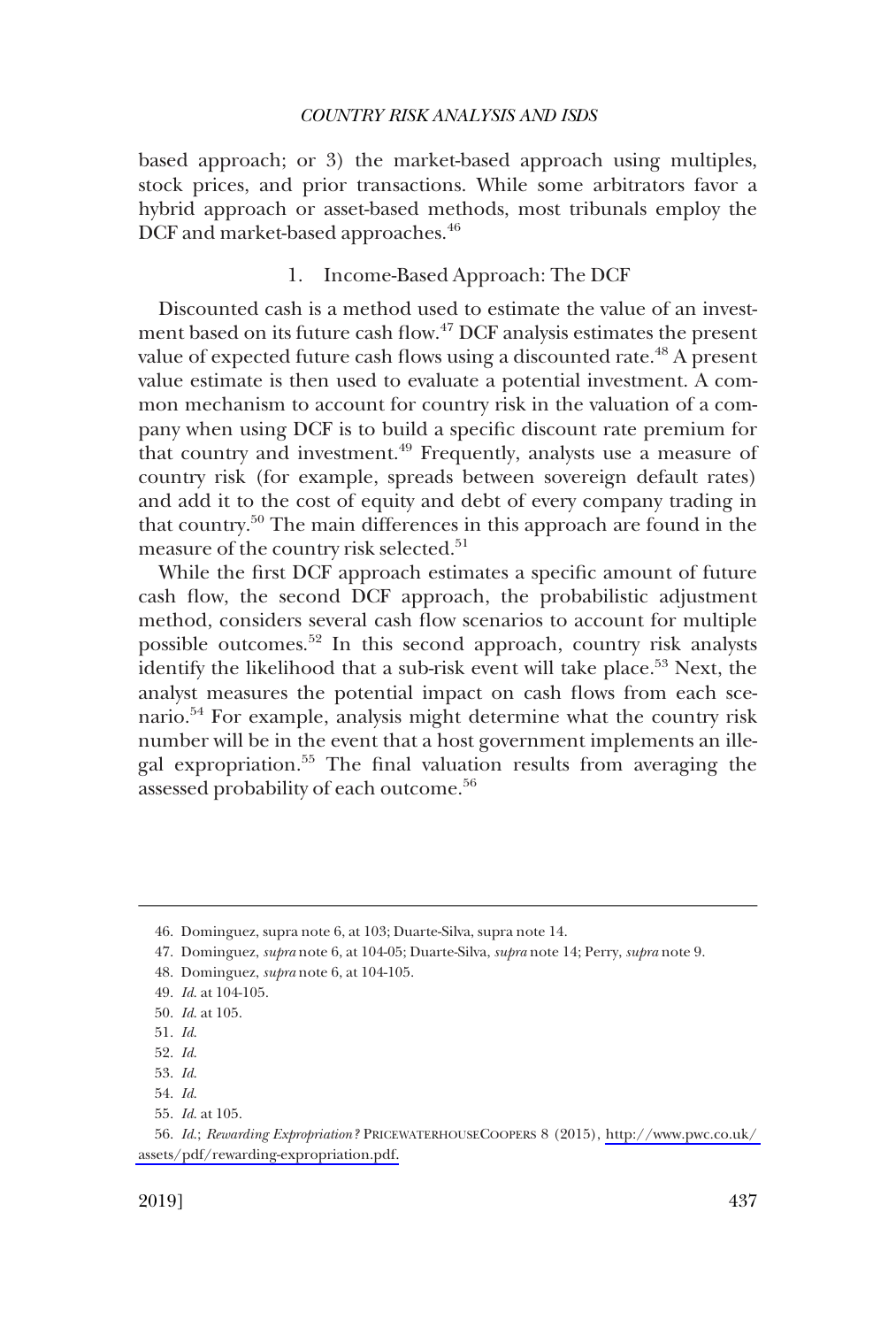## 2. Asset-Based Method

<span id="page-13-0"></span>An asset-based valuation of an investment follows a simple formula to determine the value: the investment's total assets are subtracted from total assets minus its total liabilities.<sup>57</sup> Whereas the income-based approach focuses on future cash flows and the market-based method, explained below focuses on the value of similarly situated companies, this approach focuses on the value of the tangible assets that the company owns.

## 3. Market-Based Method

The market-based approach values a company by comparing similarly situated companies for which there is sufficient price information.58 Examples of the type of information that valuators use include ownership interests, securities exchanges, and prior transactions.<sup>59</sup> The two most prominent methods focus on multiples and prior transactions.<sup>60</sup> For the former method, valuators will select one variable of the company (usually earnings before interest, tax, depreciation, and amortization (EBITDA)) and multiply it by a factor (e.g. sale of comparable investments).<sup>61</sup> For the latter method, the tribunal focuses on prior transference of the company that is valued.<sup>62</sup> After identifying a transaction that involved a similar company, valuators apply the same rate to the existing investment that has been interfered with by host government officials.<sup>63</sup>

#### B. *Arbitral Valuation Methods and Country Risk Measurements*

In addition to considering the three options for measuring the value of the investments, arbitrators and expert witnesses must also consider the methods for measuring the component that is the country's risk. There are three principal ways in which to measure country risk premium: 1) sovereign bond default measure, 2) volatility of equity and

<sup>57.</sup> *See* Dominguez, *supra* note 6, at 103.

<sup>58.</sup> RICHARD BREALEY ET AL., PRINCIPLES OF CORPORATE FINANCE 77-78, 466 (2014); MARK KANTOR, VALUATION FOR ARBITRATION 8-9, 231-39 (2008); Dominguez, *supra* note 6, at 106-07; Duarte-Silva, *supra* note 14.

<sup>59.</sup> Dominguez, *supra* note 6, at 103.

<sup>60.</sup> *Id*.

<sup>61.</sup> *Id*. at 107.

<sup>62.</sup> *Id*.

<sup>63.</sup> *Id* at 106-107. While the market method can be effective, it will be useless in situations where the valuators and arbitrators cannot determine how much country risk considerations factored into the original valuation. *Id*. at 107.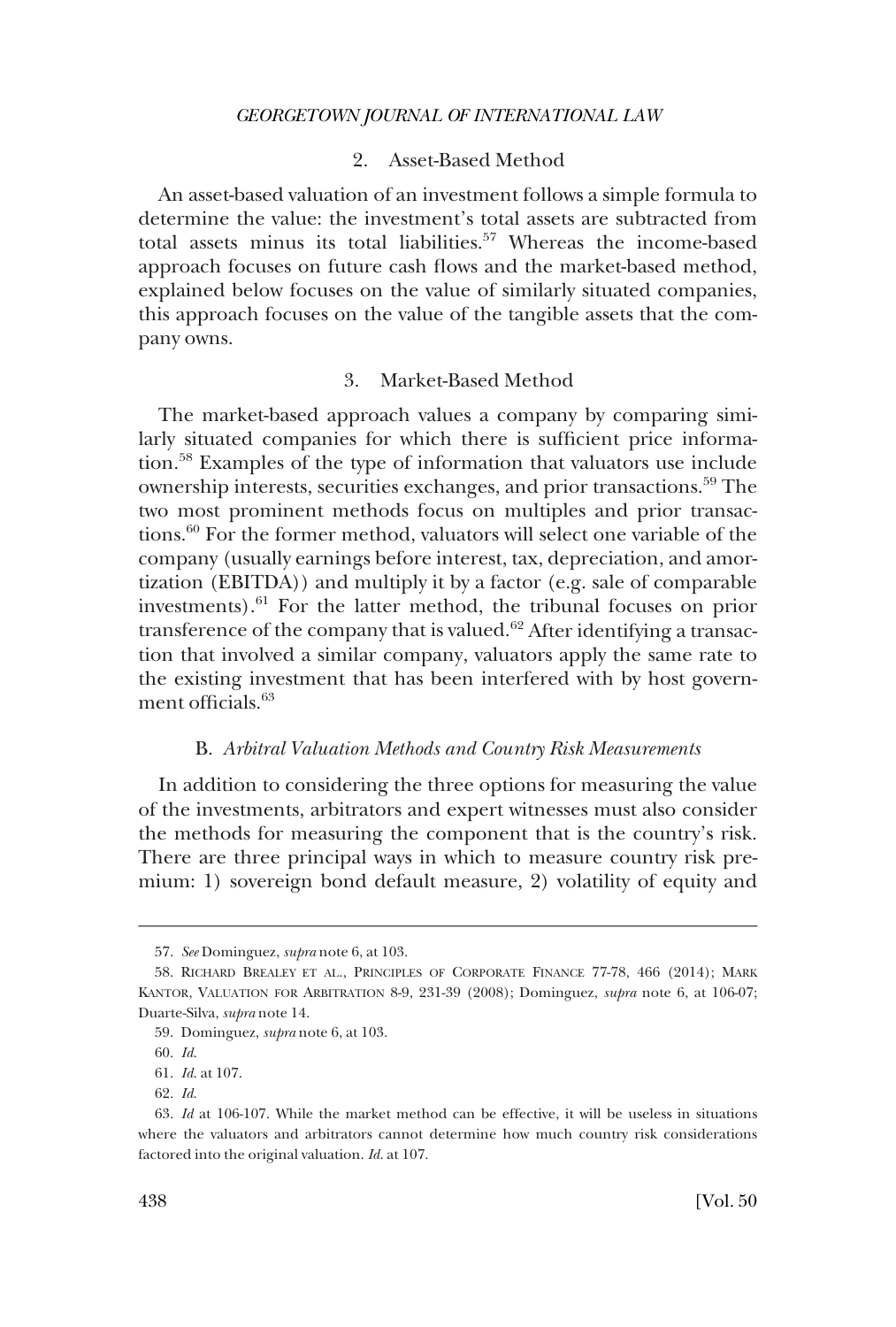<span id="page-14-0"></span>debt markets, and 3) country risk measurements. The following section explains the different ways in which country risk has been measured in previous cases. This section also identifies several flaws in these measurements, which often create differences amounting to tens of millions of dollars in the final award.

## 1. Sovereign Default Spread

The sovereign default spread is the difference in yield between two bonds.<sup>64</sup> The first bond is a government bond in the relevant host country and is denominated in the currency of a developed country that serves as a reference point.<sup>65</sup> The second yield comes from a Treasury bond yield that has a similar maturity in the developed country.<sup>66</sup> This is the most basic way of using default risk as a proxy for country risk. For example, Country X's C-bond that is denominated in Euros is widely traded and both the price and yield indicate market views of this country. In August 2002, the 10-year C-bond was priced to yield 10.15%. When comparing this yield to the British equivalent, which was C- at the same time, the yield is 4.8%, and produces a default spread of 5.35%. In this case, the country risk premium would be 5.35%.

This approach provides analysts with a more objective alternative than other methods because there is no debate about what metric to use. More specifically, there is one source for determining the sovereign bond yield. Conversely, the more tailored methods that are explained below select data from multiple sources and have many different finished products. While the sovereign bond approach is more objective than others, it has two major flaws. First, this approach merely reflects the spread at a given point in time. In this case that point in time was December 2003. A review of historical spreads reveals that Country X's yields have been very volatile. For example, Country X's spread just six weeks later was 8%. When yields are volatile, the measurement obtained at an isolated point in time does not reflect the actual default risk exposure over time. Therefore, such measurements can be more than random than predictive.

To address the limitations of methods that rely on an isolated time point, other measures use spreads between developed and developing countries over a ten-year period.<sup>67</sup> For example, rather than focusing

<sup>64.</sup> James Chen, *Yield Spread*, INVESTOPEDIA (updated Mar. 11, 2019), https://www. [investopedia.com/terms/y/yieldspread.asp;](https://www.investopedia.com/terms/y/yieldspread.asp) Duarte-Silva, *supra* note 14.

<sup>65.</sup> Duarte-Silva, *supra* note 14.

<sup>66.</sup> *Id*.

<sup>67.</sup> *Id*. at 279.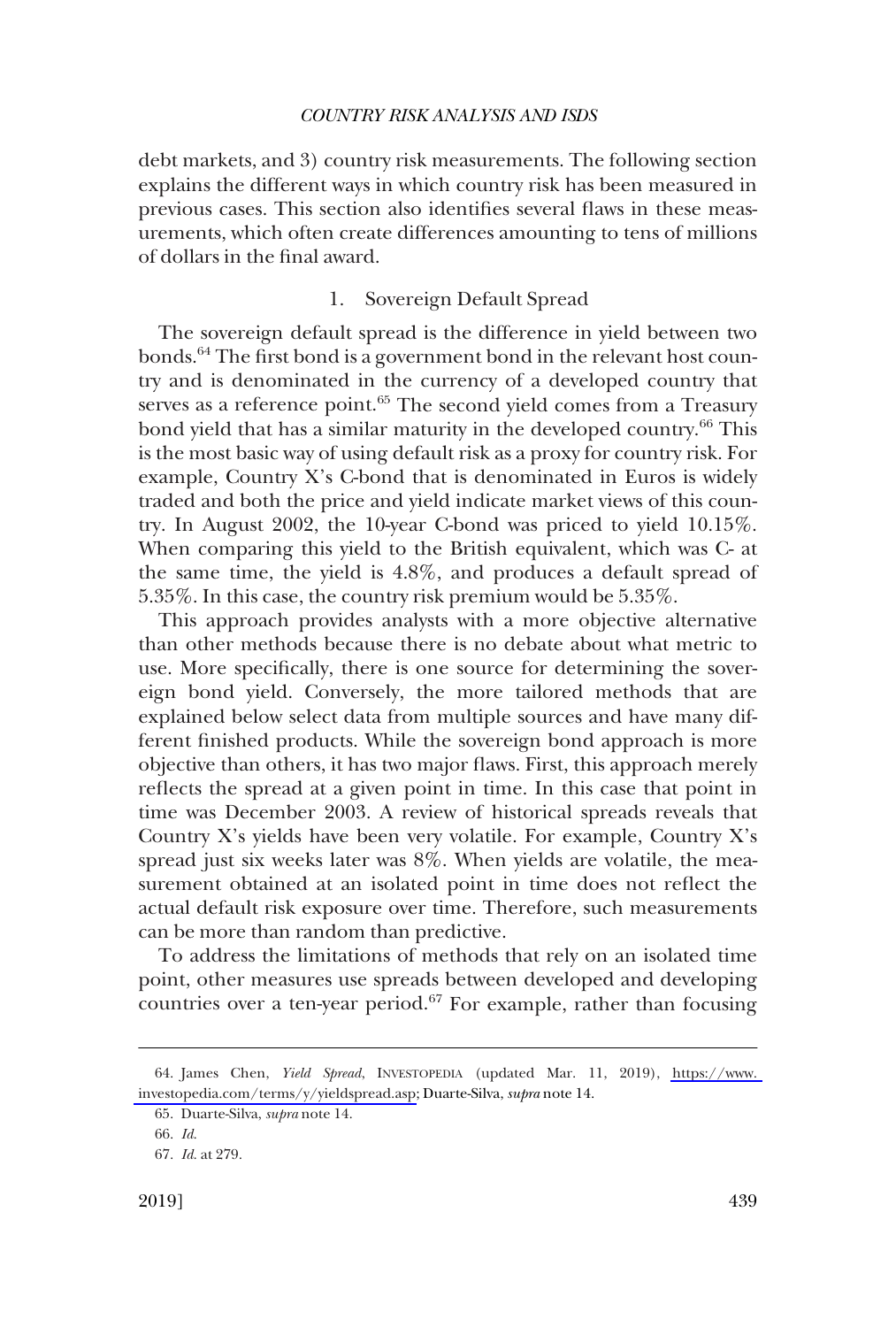on sovereign spread at an isolated point in time the tribunal in *Lemire vs. Ukraine* used a ten-year average yield of each individual bond they were comparing.68 Ultimately, with reservation, the *Lemire* tribunal used this method and based the premium on a more accurate and reasonable reflection of a country's default rate over time.<sup>69</sup>

While this approach provides a remedy to the isolated time point problem, there is no remedy for the primary critiques of using sovereign yield spreads. The claimants in the *Sempra v. Argentina* case successfully presented this argument. In this case, the respondent's calculations of damages utilized the sovereign yield spread to make its arguments for a high country risk premium based on the likelihood of default.<sup>70</sup> In arguing against Argentina's calculation, the claimants claimed that that the country risk premium should be lower as the political risk exposure of a private company like Sempra was significantly lower than the government's credit risk during that same period. $71$  More specifically, the claimant stated that a host government's likelihood of default on a sovereign debt is fundamentally different from the risk of government interference with a foreign direct investment project.72 In the Sempra case, the disputed acts of government interference concerned the host government's decision to prevent the energy company (Sempra) from adjusting its rates after the local currency had been devaluated.73 This government measure, which did not exist at the time that Sempra made its investment, decimated the company's investment because it was charging electricity rates in the local currency.74

Another problem associated with the method used in the *Lemire* disputes is that many host countries that are involved in ISDS cases have not issued bonds that can be part of a sovereign spread analysis.75 In such cases, tribunals who want to use the default spread must rely on an emerging market bond index instead.<sup>76</sup> This strategy falls prey to the

72. Sempra Energy Int'l, *supra* note 70, at ¶ 134.

- 74. Sempra Energy Int'l, *supra* note 70, at ¶¶ 116-17.
- 75. *Id*. at 109.

<sup>68.</sup> Joseph Charles Lemire v. Ukr., ICSID Case No. Arb/06/18, Award, ¶¶ 285-86 (Mar. 28, 2011).

<sup>69.</sup> *Id*.

<sup>70.</sup> Sempra Energy Int'l v. Argentine Republic, ICSID Case No. ARB/02/16, Award, ¶ 133 (Sept. 28, 2007).

<sup>71.</sup> Dominguez, *supra* note 6, at 109.

<sup>73.</sup> *Id*. at ¶ 133.

*Bond Market Index*, WIKIPEDIA, [https://en.wikipedia.org/wiki/Bond\\_market\\_index](https://en.wikipedia.org/wiki/Bond_market_index) (last 76. updated Dec. 11, 2018). A bond index or bond market index is a method of measuring the value of a section of the bond market. It is computed from the prices of selected bonds.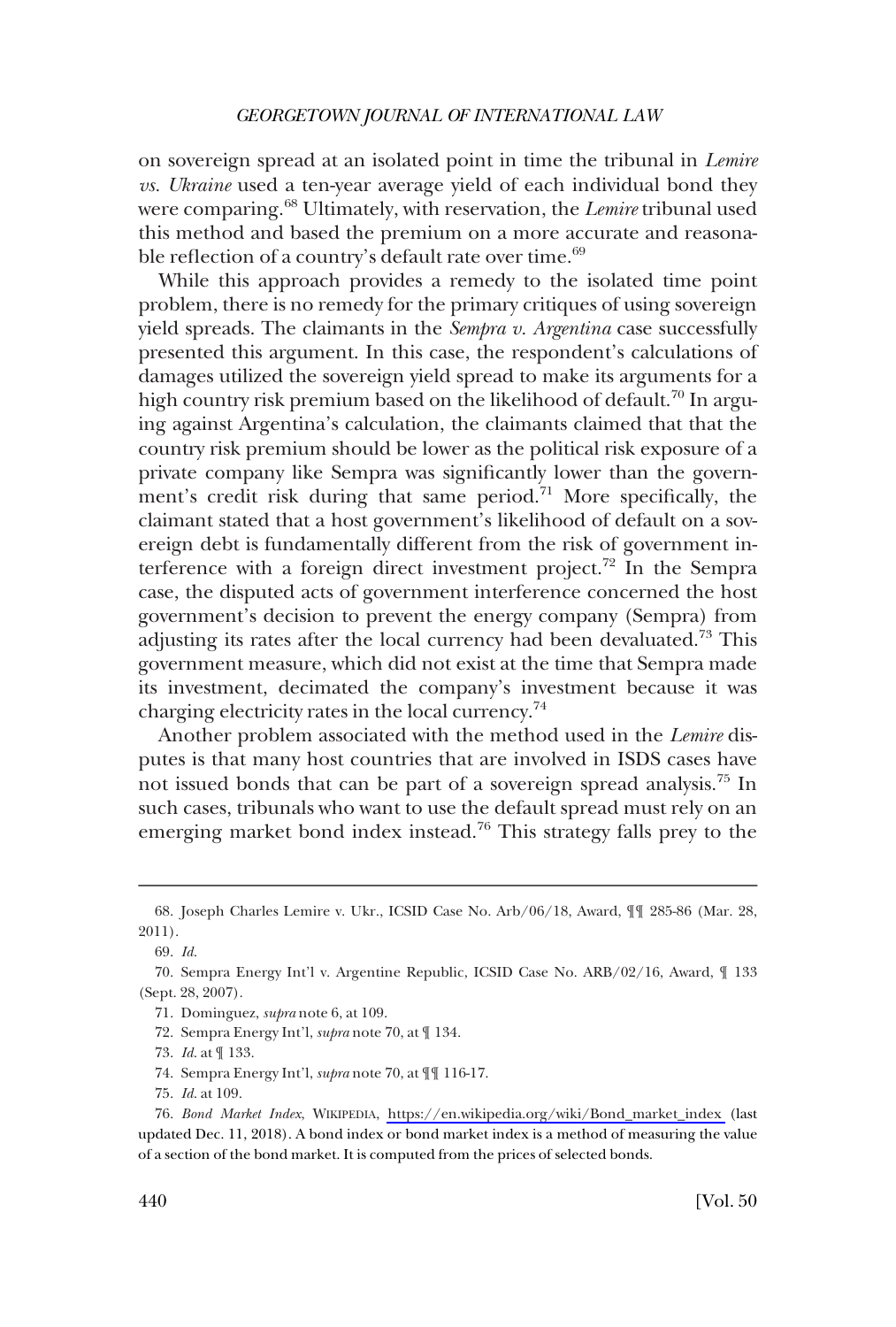<span id="page-16-0"></span>pitfalls associated with the misleading assumptions of lumping countries together whose corporate governance and types of economies have no similarities. For example, the conflicting definitions of the term emerging markets calls into question whether or not the host country is even an emerging market in the first place. Use of the index assumes that the host country will have a similar likelihood of default as the countries selected for the index because they all have developing economies and unstable political frameworks. The ambiguity of this term that allegedly ties these countries together thwarts this assumption. More specifically, the conflicting definitions of this term challenge the notion that either the host country or the group of countries that comprise the index meet the definition of the term that is supposed link them to one another.

## 2. Relative Volatility of Equity and Debt Markets

To address criticisms about the disconnect between default rates and the ways that host governments interfere with private investments, some experts use an approach that focuses on the relative volatility of equity markets in the host country. The most frequently observed application of this measure is to calculate the ratio between the volatility of the local market and the volatility of the reference market, and then apply that ratio as a multiplier to the market risk premium component of the discount rate.77

While this alternative is a decent measure of an investor's risk exposure, it has other problems that hamper its effectiveness. For example, some countries do not have an equity or debt market, and consequently, rely on an emerging market index.<sup>78</sup> In these cases, the host country's risk exposure is lumped together with the myriad other countries whose investment climates are developing.

## 3. Country Risk and Sub-Risk Ratings

Most articles on the measurement of country risk management focus on sovereign bond spreads and the volatility of equity markets. However, authors still refer to the use of political sub-risks such as change of government and political instability.<sup>79</sup> While most articles recognize that value of using sub-risks, they also give short shrift to the

<sup>77.</sup> *Id*. at 115.

<sup>78.</sup> *See, e.g*., Guaracachi America, Inc. v. Bolivia, PCA Case No. 2011-17, Award, ¶¶ 558-59 (2014); Dominguez, *supra* note 6, at 109.

<sup>79.</sup> *See* Dominguez, *supra* note 6, at 99. These include: change of government (democratic or otherwise); lack of continuity in government policies; political instability; war, invasions, and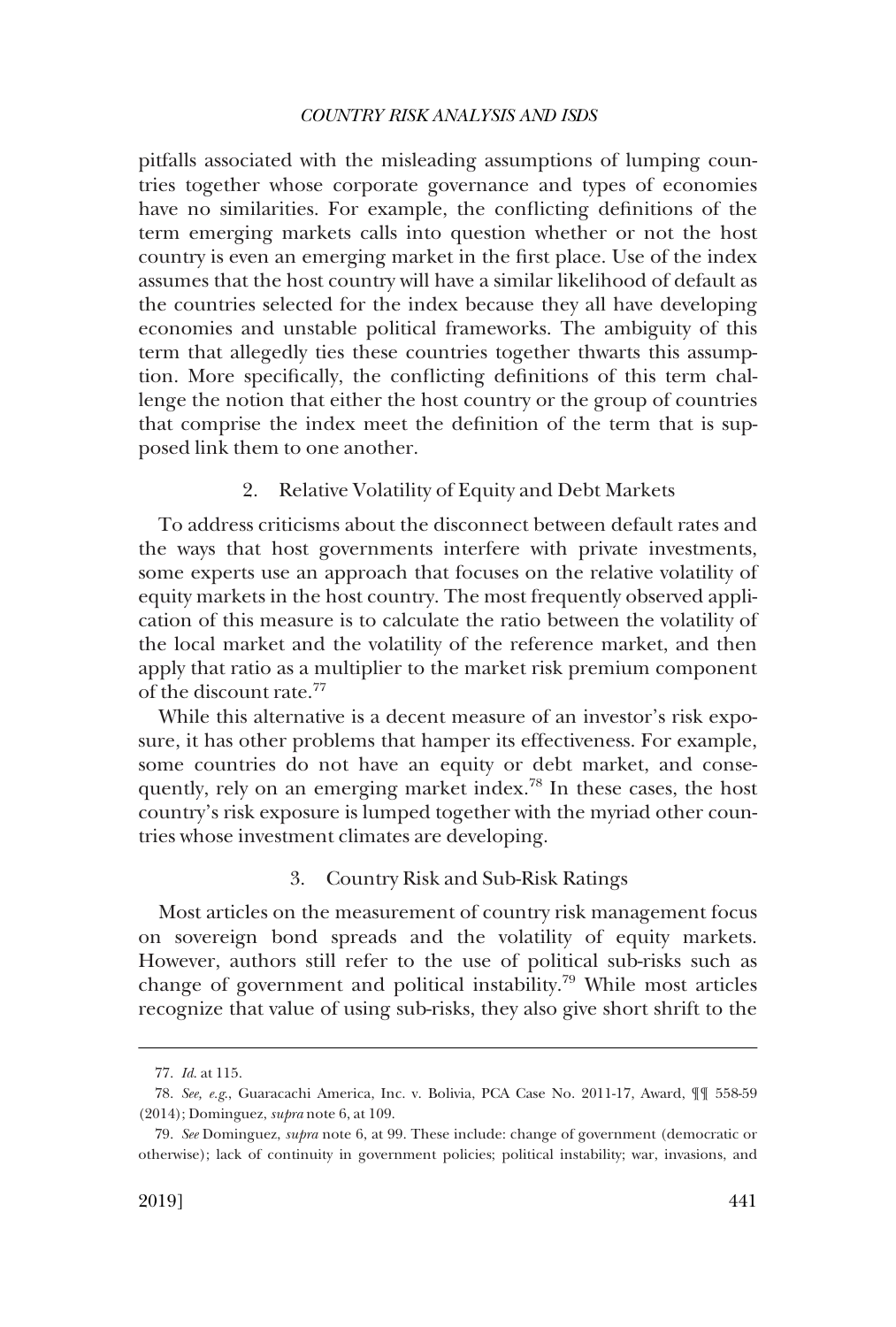<span id="page-17-0"></span>idea of using them in a retroactive calculation of country risk premium.<sup>80</sup> Although ample data for measuring these variables are available, tribunals and scholars have not adopted the usage of these tools.<sup>81</sup> Citing the different sub-risks that experts associate with similar projects, critics argue that the subjectivity and inconsistency of this approach should preclude its usage in ISDS cases.<sup>82</sup> Despite these claims, the use of CRA of sub-risks provides the only measurement options that accounts for country- and project-specific factors on the direct investment. Whereas the other methods focus on macroeconomic variables that apply generally to all investments in a given country, the selection of sub-risks based on a given investment's project profile capture the nuances of different exposures among different projects in the same country. For example, the CRA model would consider the different country risk exposures of an oil and gas project and a t-shirt manufacturer. The former would have a significant expropriation risk while the latter would be more exposed to labor strikes and other risks that focus on manufacturing. The model in Section VI explains this concept in greater detail.

## C. *Problems with Valuation and Measurements*

There are three additional problems with the most common methods of valuation discussed above. First, these methods assume that every company in a given country shares the same level of exposure to risk. Second, the first and second methods fall victim to the stereotypical myths of the two-dimensional global economy. Third, they all misunderstand the role of instability in the manifestation of political perils.

## 1. Failure to Consider Micro-Risk

The velocity of equity and debt markets and the sovereign spread assume that every company in a given country shares the same exposure to country risk. The failure to consider the project-specific difference distorts the overall risk premium because there are significant differences among each project's exposure to host government interference and political violence. A breakdown of two different investments in different industries with two different business models demonstrates why

other types of foreign conflict; internal conflict (civil war, social unrest, high crime rates). *Id*. at 100.

<sup>80.</sup> *See, e.g*., *id*. at 99.

<sup>81.</sup> *Id*.

<sup>82.</sup> *See id*.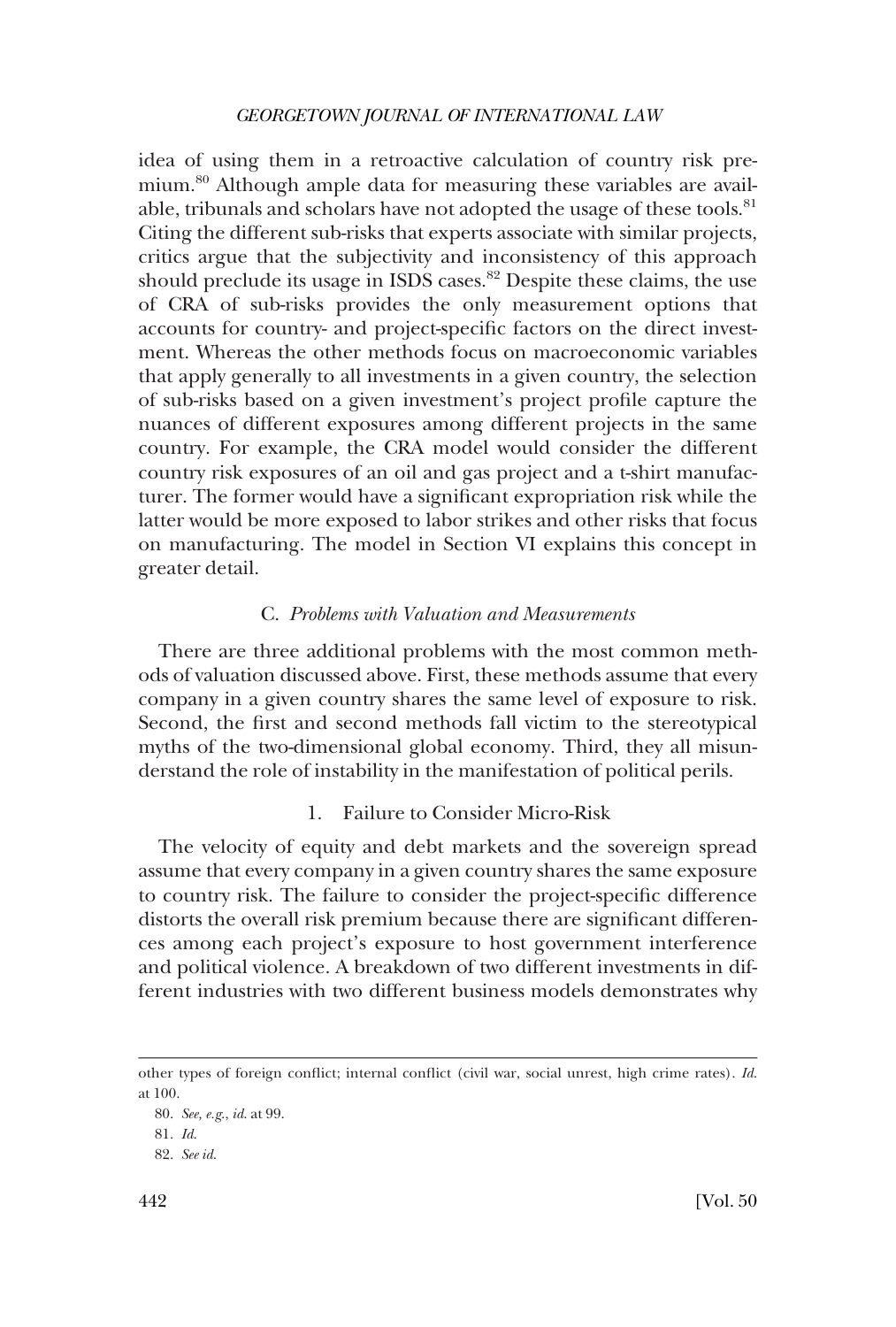<span id="page-18-0"></span>the consideration of micro-transactional risk is a necessary component of country risk calculations.

A company that is outsourcing labor to the host country and exporting its products will have a very different risk exposure than a company that sells its services or products within the host country and using local currency. For the latter, the manifestation of devaluation risk could significantly reduce or decimate margins while it would help the former increase its margins, because the relative costs of labor would be significantly reduced. In the context of calculation of damages, the devaluations of a currency would decrease the value of the company selling its services in the local currency, and consequently, increase the country risk premium calculation. Conversely, the devaluation would increase the value of a company's investment that focuses on domestic labor and exportation of the finished product, and consequently, decrease the country risk premium. Whereas the former would work in favor of a claimant in the damages phase, the latter would favor a respondent. In any event, country risk measurements that do not examine the project profile specific to a given investment fail to account for differences among inbound FDI projects. As a result, companies with significantly different risk exposures receive an equal percentage of deductions from the valuation of their assets.

## 2. The Developing and Developed Global Order

Both the sovereign default spread and the equity risk model are based on the foundational principles of the bifurcated global economy. For example, the formula for measuring defaults requires the comparison of a "developing" country's bond yields with that of a "developed" country.<sup>83</sup> While the bond yield requires a subtraction, the stock market compares the host country's index with that of a mature-reference market.<sup>84</sup> The fundamental problem with this approach is that it assumes that all developing countries have the same (or similar) investment climates and risk profiles. It also assumes that all developed countries have the same investment climates and risk profile. Ultimately, it fails to consider the unique profiles of each host country and municipalities therein.

*See* Dominguez, *supra* note 6, at 101; Aswath Damodaran, *Country Risk: Determinants,*  83. *Measures and Implications* – The 2018 Edition 55-56 (July 23, 2018), [https://ssrn.com/abstract=](https://ssrn.com/abstract=3217944)  [3217944.](https://ssrn.com/abstract=3217944)

<sup>84.</sup> *See generally*, Bond default spread: Godfrey and Espinosa (1996), and many others, such as Damodaran (2011) and Porras (2011); Stephen Godfrey & Ramon Espinoza, *A Practical Approach to Calculating Costs of Equity for Investments in Emerging Markets*, J. APPLIED CORP. FINANCE 24 (1996).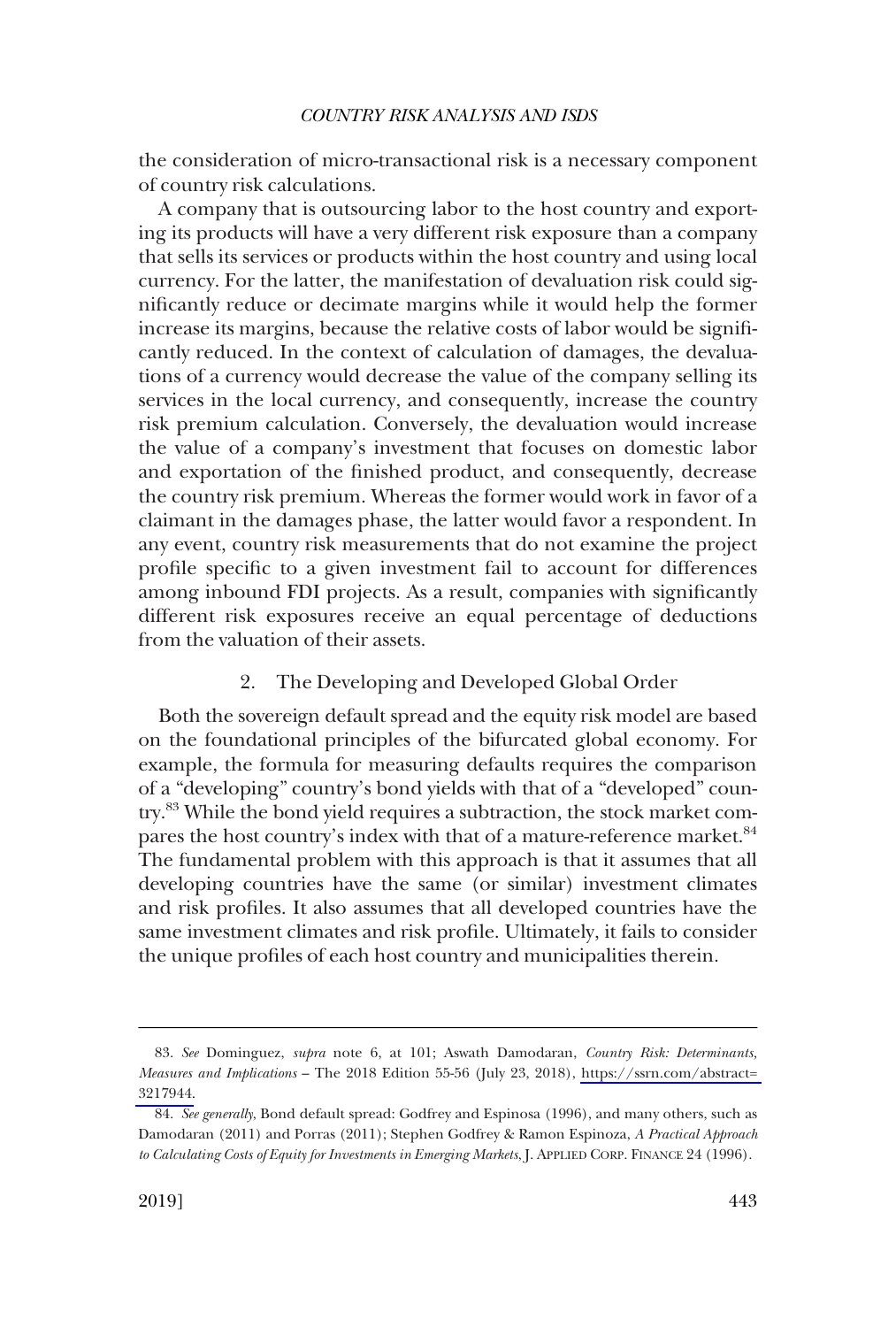3. Country Risk, Economic Instability, and the IMF

<span id="page-19-0"></span>All three approaches to valuation rely on one major assumption: host governments are more likely to default on loans and interfere with foreign investments during times of political and economic instability. When the use of country risk ratings in the context of damages calculations by analysts is explained, it usually measures the likelihood of instability in a given host country and the ability of institutions in that country to sustain economic and political order during such times.85

There is one major flaw with this argument: it fails to account for the influence of the IMF on sovereign countries who rely on its assistance during times of financial instability and crisis. Many countries that are on the verge of default and economic collapse seek the assistance of the IMF via rescue loan packages.<sup>86</sup> The IMF is a strong proponent of open and liberalized markets that encourage foreign direct and portfolio investment as a vehicle to global economic growth.<sup>87</sup> For these reasons, many host governments are reluctant to default on their bonds and interfere with investments during times of political and economic instability.88 Host governments that seek bail out packages from the IMF will likely not receive them if they interfere with foreign investments.89 This factor calls into question the connection among economic instability, bond defaults, and host government interference with private foreign investments during such times of instability.

## V. A PRIMER ON CRA

A review of the ways in which arbitral tribunals measure the legitimacy of investor expectations and the impact of investment climates on the value of an investment reveals many inconsistencies and inaccuracies. While there is no perfect tool for executing this analysis, there is

<sup>85.</sup> *See, e.g*., Dominguez *supra* note 6, at 99; Duarte-Silva, *supra* note 14.

What the IMF Does, INT'L MONETARY FUND, <https://www.imf.org/external/work.htm> (last 86. visited Apr. 11, 2019); Nurith Aizenman, A Debt Crisis Seems to Have Come Out of Nowhere, NAT'L PUB. RADIO (Apr. 20, 2018), [https://www.npr.org/sections/goatsandsoda/2018/04/20/](https://www.npr.org/sections/goatsandsoda/2018/04/20/604169277/a-debt-crisis-seems-to-have-come-out-of-nowhere/)  [604169277/a-debt-crisis-seems-to-have-come-out-of-nowhere/](https://www.npr.org/sections/goatsandsoda/2018/04/20/604169277/a-debt-crisis-seems-to-have-come-out-of-nowhere/).

<sup>87.</sup> See, e.g., Letter from Henri-Marie Dondra, Minister of Finance and Budget of the Central African Republic, to Christine Lagarde, Managing Director, International Monetary Fund (Dec. 6, 2018), [https://www.imf.org/external/np/loi/2018/caf/120618.pdf/](https://www.imf.org/external/np/loi/2018/caf/120618.pdf).

<sup>88.</sup> Kenneth Rogoff & Jeromin Zettelmeyer, *Bankruptcy Procedures for Sovereigns: A History of Ideas, 1976-2001*, 49 IMF STAFF PAPERS 470, 477 (2002), [https://www.imf.org/External/Pubs/FT/](https://www.imf.org/External/Pubs/FT/staffp/2002/03/pdf/rogoff.pdf)  [staffp/2002/03/pdf/rogoff.pdf;](https://www.imf.org/External/Pubs/FT/staffp/2002/03/pdf/rogoff.pdf) Ali J. Al-Sadiq, *The Impact of IMF-Supported Programs on FDI in Lowincome Countries* 5 (IMF Finance Department, Working Paper No. 15/157, 2015).

<sup>89.</sup> *See* Li et al., *Insights into the IMF bailout debate: A review and research agenda*, 37 J. POL'Y MODELING 891, 897-98 (2015).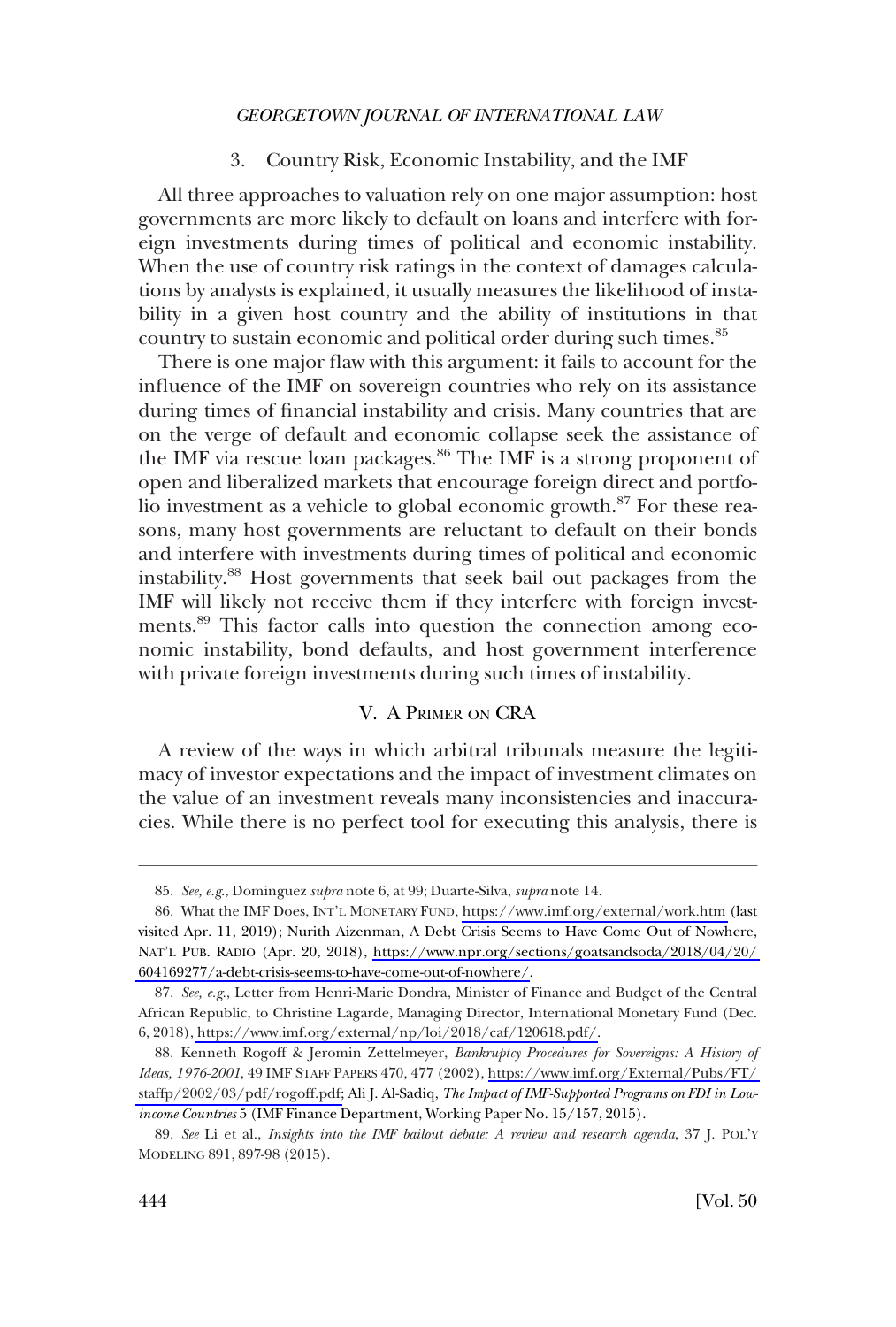<span id="page-20-0"></span>an underexplored alternative that is a significant improvement to existing methods. The CRA examines the political, economic, social, and business risks of doing business in a particular country. More specifically, this method measures each country as an individual unit, considers its impact on the relevant project by identifying the primary factors that comprise its unique risk exposure, and selects the most objective data to measure them. Through this process, CRA can provide a more lucid and objective lens through which to consider the impact of a host country's investment climate regarding questions of liability and quantum in ISDS. The following section explains the CRA process.

CRA examines all aspects of a host country's investment climate, such as political and economic landscape, labor regulations, and supply chain factors. Although each customized assessment is different, all tailored assessments include two primary forms of analysis: micro- and macro-level examinations of the host country. While the micro-stage considers factors that are unique to the specific investment, the macrostage evaluates factors that impact all investors.<sup>90</sup> Ultimately, the review of micro-related data will determine which aspects of the investment climate are most relevant to an inbound investment project.

## A. *Micro-Analysis*

Micro assessments identify the project profile of the investment.<sup>91</sup> By considering the industry, method of entry, and risk mitigations strategies, this phase identifies the sub-risks that are most likely to disrupt the project.

## 1. Industry and Type of Project

The nature of the business activity will have a significant impact on its risk exposure. A meatpacking corporation will face significantly different risks and regulations than a bank. While regulations will vary by country and by state, certain industries are always more exposed to

<sup>90.</sup> Dorothee J. Feils & Florin M. S**�** abac, *The Impact of Political Risk on the Foreign Direct Investment Decision: A Capital Budgeting Analysis*, 45 ENGINEERING ECON. 129, 129 (2000).

*Micro Risk*, INVESTOPEDIA, <https://www.investopedia.com/terms/m/microrisk.asp> (last 91. updated June. 13, 2018). When this article refers to country risk analysis, it refers to tailored risk assessments that consider project-specific risks. Tailored country risk analysis identifies the country level risks that are most relevant to the specific project based on the project profile. For example, the assessment of an oil and gas project in Nigeria will reveal different exposure than a beverage distributor in the same country. While in some cases country risk analysis is not tailored to the specific project profile, in others it is . This paper refers to the country risk assessments that are tailored.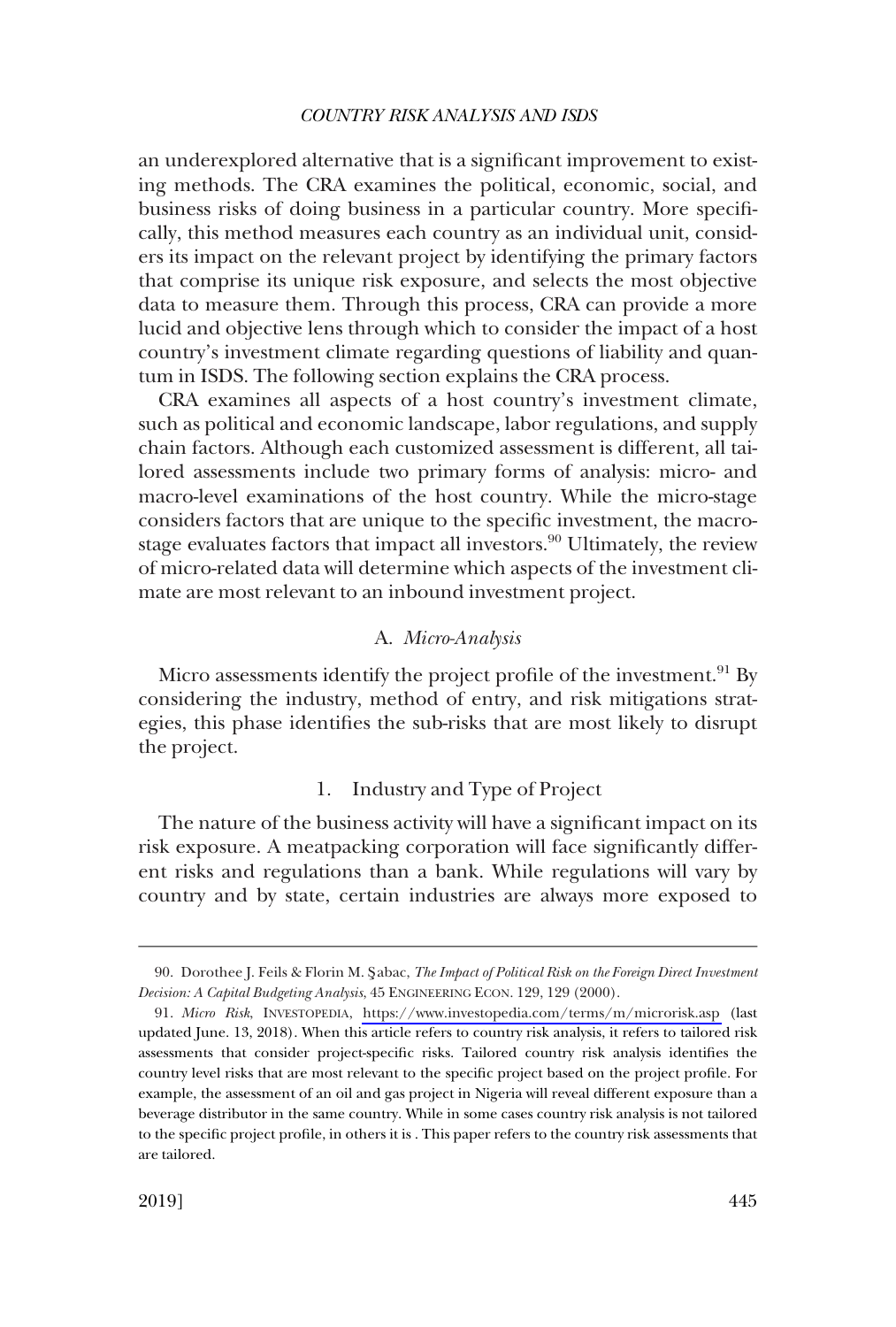<span id="page-21-0"></span>regulatory risks than others. Natural resources projects and others that are immobile carry increased exposure to political risk because investors cannot easily move the project to another country in the event of problems with the host government.<sup>92</sup> Realizing that certain inbound projects cannot leave once they have started, host governments often seek to renegotiate the terms of the contract with the MNE.<sup>93</sup> More specifically, the host country uses its leverage over investors to impose higher taxes or other regulations that diminish the profits of FDI projects. As Feils and Sabac explain, "[t]he implication is that a firm, once heavily invested in a host country, has little leverage to do anything except move its production elsewhere. . . . The move will not be a rational, cost-effective decision until the cost of discrimination exceeds the cost of moving."<sup>94</sup>

Conversely, relatively flexible operations enable some manufacturers to change their business model when problems arise in certain host countries. For example, in the event that a host government imposes windfall taxes on a widget manufacturer that has a nimble business model, the investor can circumvent punitive taxes on the sale by shifting to a model that exports its products from, rather than sells them in, the host country. For these reasons, manufacturers with agile operations retain bargaining power over host governments for much longer than extractive companies.<sup>95</sup>

## 2. Method of Entry

The method of entry, which is the strategy for penetrating new markets, determines the extent of local participation on a given project. Examples of these modes include wholly owned subsidiaries, joint ventures, franchises, and licensing projects. Whereas a joint venture will usually comprise a partnership between the inbound investor and a company that is headquartered in the host country, the wholly owned subsidiary does not have any local ownerships interests.<sup>96</sup> The risk of

<sup>92.</sup> MINA TOKSOZ, GUIDE TO COUNTRY RISK: HOW TO IDENTIFY, MANAGE AND MITIGATE THE RISKS OF DOING BUSINESS ACROSS BORDERS, 214, 218-220 (2014).

<sup>93.</sup> Feils & S**�** abac, *supra* note 90, at 129.

<sup>94.</sup> *Id*.

<sup>95.</sup> Extractive industries are also more vulnerable to regulatory takings because they profit from resources that are attached to the host country's geographical history. Natural resources are highly politicized because they are linked to the territorial integrity of nations. Because companies in the extractive industries are often targets of discriminatory regulations/policies, their expectations about the stability of a host country's framework would differ from other companies in industries that are less exposed to political risk.

<sup>96.</sup> TOKSOZ*, supra* note 92.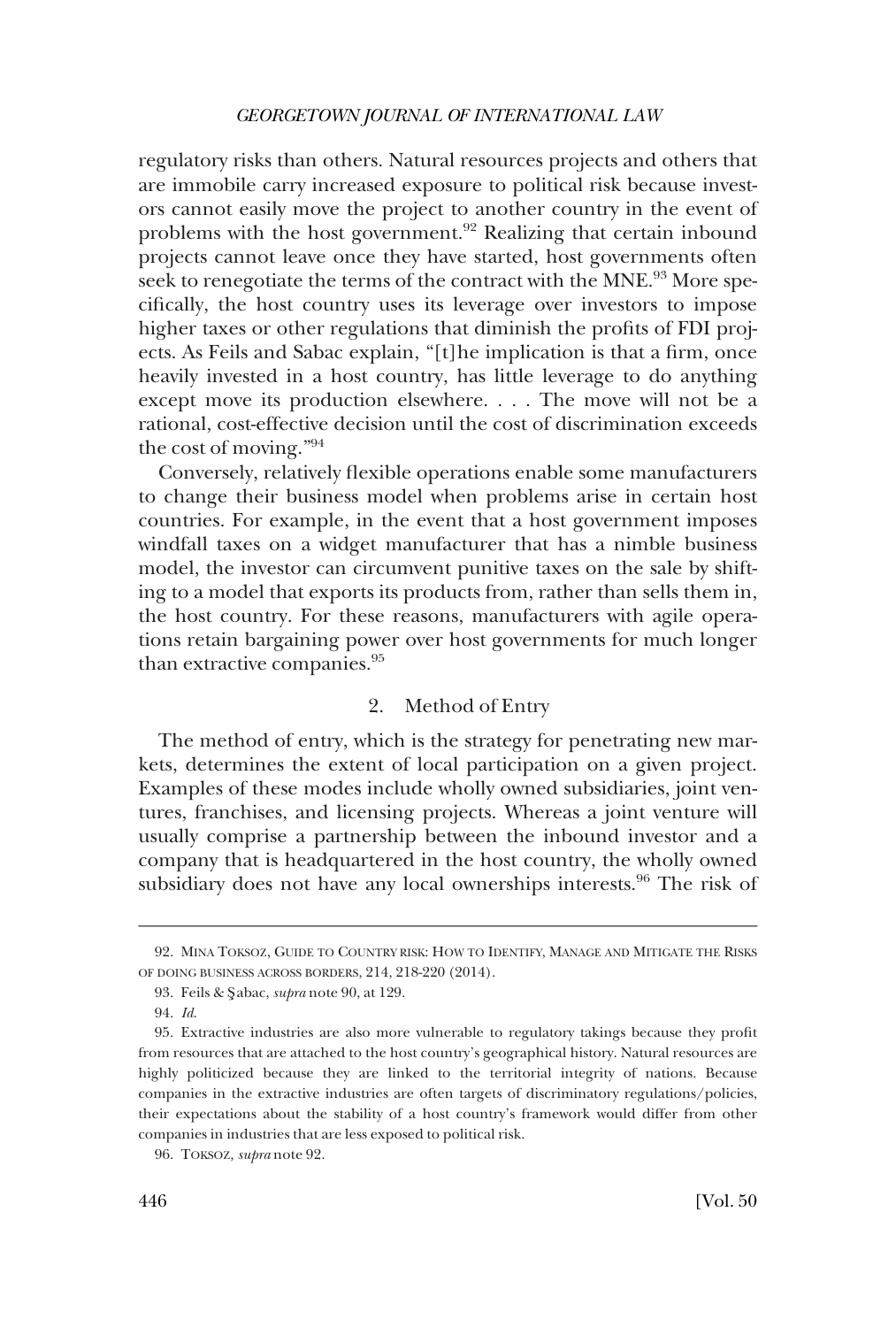<span id="page-22-0"></span>host government interference diminishes in a joint venture because local ownership often has relationships with government officials. $97$ With ties to the local government, the joint venture links its best interests with those of the government officials and mitigates the likelihood of expropriation and other country risks.98

## 3. Risk Mitigation Strategies

There are several ways in which foreign investors can mitigate the likelihood that host governments will disrupt a project. First, foreign investors who link the interests of the project to the interests of the host community and its elected officials minimize the likelihood of government interference.<sup>99</sup> Foreign investors can also discourage host governments from discriminating against their investments by employing large numbers of local workers, financing social programs for local communities, and receive loans from multilateral lending institutions. Projects that create a significant number of jobs and social programs for local communities attach the interests of regional constituents to those of the investors. As a result, host governments that interfere with FDI projects are more likely to confront consequences from constituents who are negatively affected by the discriminatory measures imposed against foreign investors.100 Host governments are also less likely to interfere with projects on which multilateral lenders participate because these institutions have more leverage over host governments than individual companies and private lenders.<sup>101</sup>

## B. *Macro-Analysis*

Macro-level political risk assessments look at the investment climate in a host country to determine whether social, economic, political, and financial institutions provide significant checks against instability and government interference.102 While macro risks affect all participants in

<sup>97.</sup> *Id*.

<sup>98.</sup> IAN BREMMER & PRESTON KEAT, THE FAT TAIL: THE POWER OF POLITICAL KNOWLEDGE IN AN UNCERTAIN WORLD 114 (2009); Perry, *supra* note 9. Other common risk mitigation techniques include risk transfer mechanisms. For example, many FDI projects secure political risk insurance before starting a project in a foreign country. In the event that the host government commits an act of interference that is covered within the insurance policy, the insurance company will indemnify the insured for the loss. When performing a CRA, the analyst will review the risk management strategies of MNEs to identify the type and degree of exposures related to the specific project.

<sup>99.</sup> TOKSOZ, *supra* note 92.

<sup>100.</sup> *Id*.

<sup>101.</sup> Perry, *supra* note 9.

<sup>102.</sup> TOKSOZ, *supra* note 92, at 115.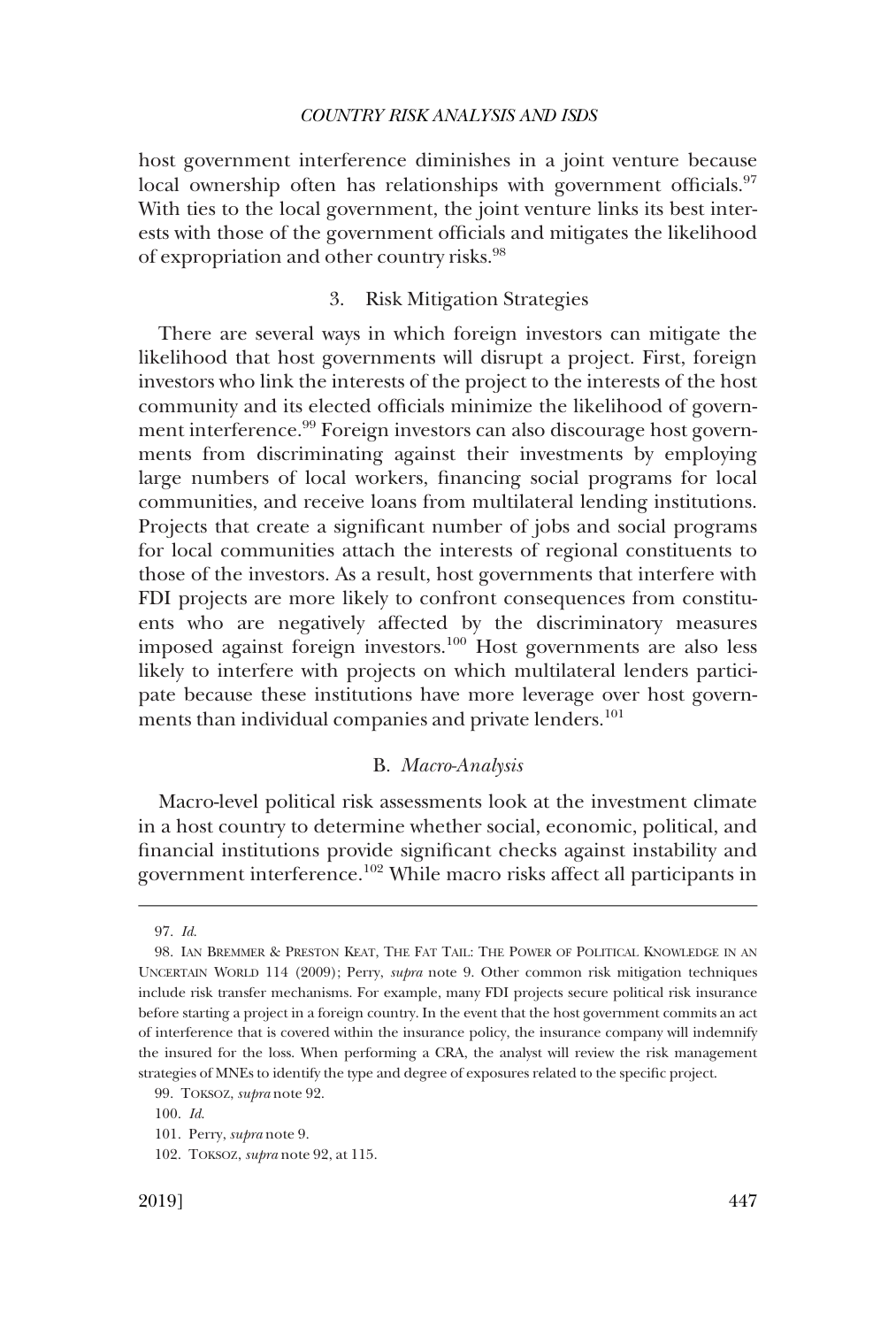<span id="page-23-0"></span>any given country, the extent of the exposure to the risk will vary by project.<sup>103</sup> The primary types of risks comprise government currency actions, regulatory instability, sovereign credit defaults, corruption, political violence, and government changes.<sup>104</sup> In order to assess the likelihood that a sub-risk will manifest into a loss, the analyst will look at data that related to the host country.105 For example, in assessing exposure to currency controls in Country X, the analyst will look at historical data explaining how many times and when the host government implemented restrictions on transfer of funds over the past five years. Moreover, they will evaluate the host government's macro-economic policies related to conversion and transfer of currency from the host country to the home country.106 This data is publicly available and applies to all inbound investors that seek to repatriate capital.

VI. HOW TO REAP THE BENEFITS OF TAILORED CRA IN THE MERITS PHASE

Regulatory expropriations are often orchestrated by executive or legislative officials who curry favor with constituents that compete with inbound investors.107 For this reason, one of the most common issues related to legitimate expectations focuses on regulatory stability.<sup>108</sup> Expectations are beliefs about the future. To be reasonable, these beliefs must be based on information/factors that help forecast the future. Because of the inherent volatility associated with political and economic cycles, snapshots of stability at the time of the investment do not help investors establish reasonable expectations. However, CRA accounts for ongoing exposure to political risks by measuring variables that reflect a host government's commitment to maintaining a favorable investment climate over time. More specifically, the analysis focuses on whether the host government will change its regulations and make it difficult for investors to succeed. Host governments with strong democratic institutions demonstrate a strong commitment to implementing and maintaining investor-friendly regulations because they encourage FDI and promote policy stability.<sup>109</sup>

<sup>103.</sup> Feils & S**�** abac, *supra* note 90, at 129.

<sup>104.</sup> TOKSOZ, *supra* note 92, at 125.

<sup>105.</sup> Dominguez*, supra* note 6, at 99-100.

<sup>106.</sup> TOKSOZ, *supra* note 92, at 126.

<sup>107.</sup> BREMMER & KEAT, *supra* note 98, at 104; Perry, *supra* note 9.

<sup>108.</sup> Robert Ginsburg, *Legitimizing Expectations in Arbitration Through Political Risk Analysis*, *in*  YEARBOOK ON INTERNATIONAL INVESTMENT LAW AND POLICY 215 (2016).

<sup>109.</sup> *See* NATHAN M. JENSEN, NATION-STATES AND THE MULTINATIONAL CORPORATION: A POLITICAL ECONOMY OF FOREIGN DIRECT INVESTMENT 72-98 (2006); BREMMER & KEAT, *supra* note 98, at 104.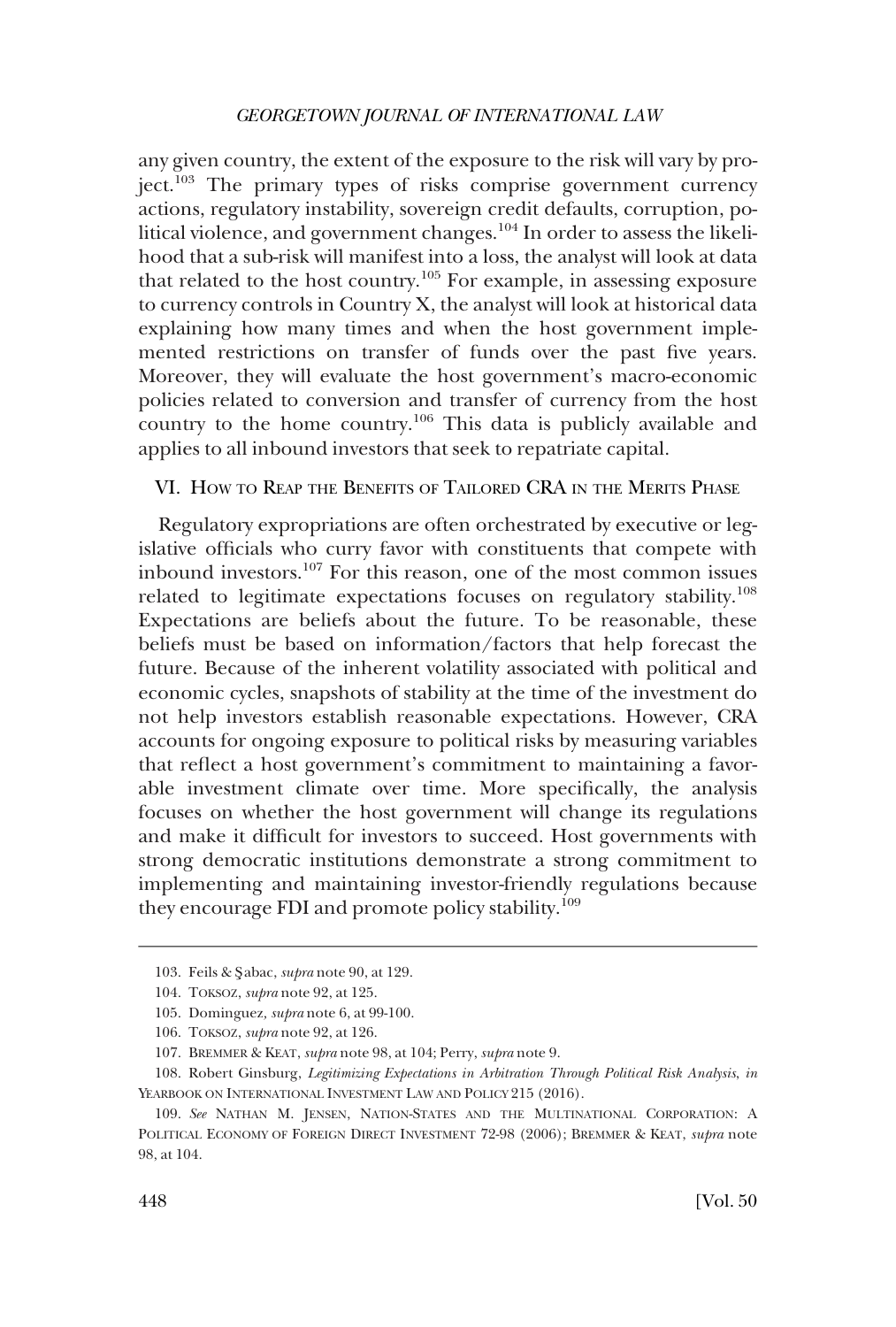<span id="page-24-0"></span>Based on this theoretical foundation, a tribunal or a party could develop a model that examines micro- and macro-related factors that measure a host country's institutions. In order to identify the likelihood of regulatory interference with inbound investments, CRA would look for two primary factors: a host government's *willingness* to interfere and its *ability* to interfere through regulation. The following provides a hypothetical case study based on common business operations in the automotive industry and explains a hypothetical model based on tenets of political science and economics.

## A. *The Case Study*

The case study in this paper focuses on a hypothetical company named Autoworld and its direct investment in Callao, Peru. Autoworld built a manufacturing facility in Callao to assemble new sedans and SUVs that it sells to consumers in Peru and neighboring Andean and Mercosur countries. In order to assemble these two types of vehicles, Autoworld's wholly owned subsidiary imports component parts from three countries in the Western Hemisphere. The project employs 650 workers who are residents of the local province. In 2006, construction of the facility was completed, and the facility has been manufacturing cars for three years.

## B. *The Model*

As mentioned above, regulatory interference against foreign investors requires a *willingness* by government officials to disrupt inbound investment projects and an *ability* to elicit support for the regulation from other officials. The following model measures these two components.

1. Willingness to Implement Regulatory Expropriation (60 Points)

The willingness to implement regulations that have a serious impact on an investment can be measured by looking at a host country's record of *discriminating* against foreign investors and its tendency to implement regulations that are both *overbroad* and *irrational*. Whereas the former measures the likelihood that a host government would target an inbound investor with unfair treatment practices, the latter demonstrates the willingness to use regulations as its vehicle of discrimination.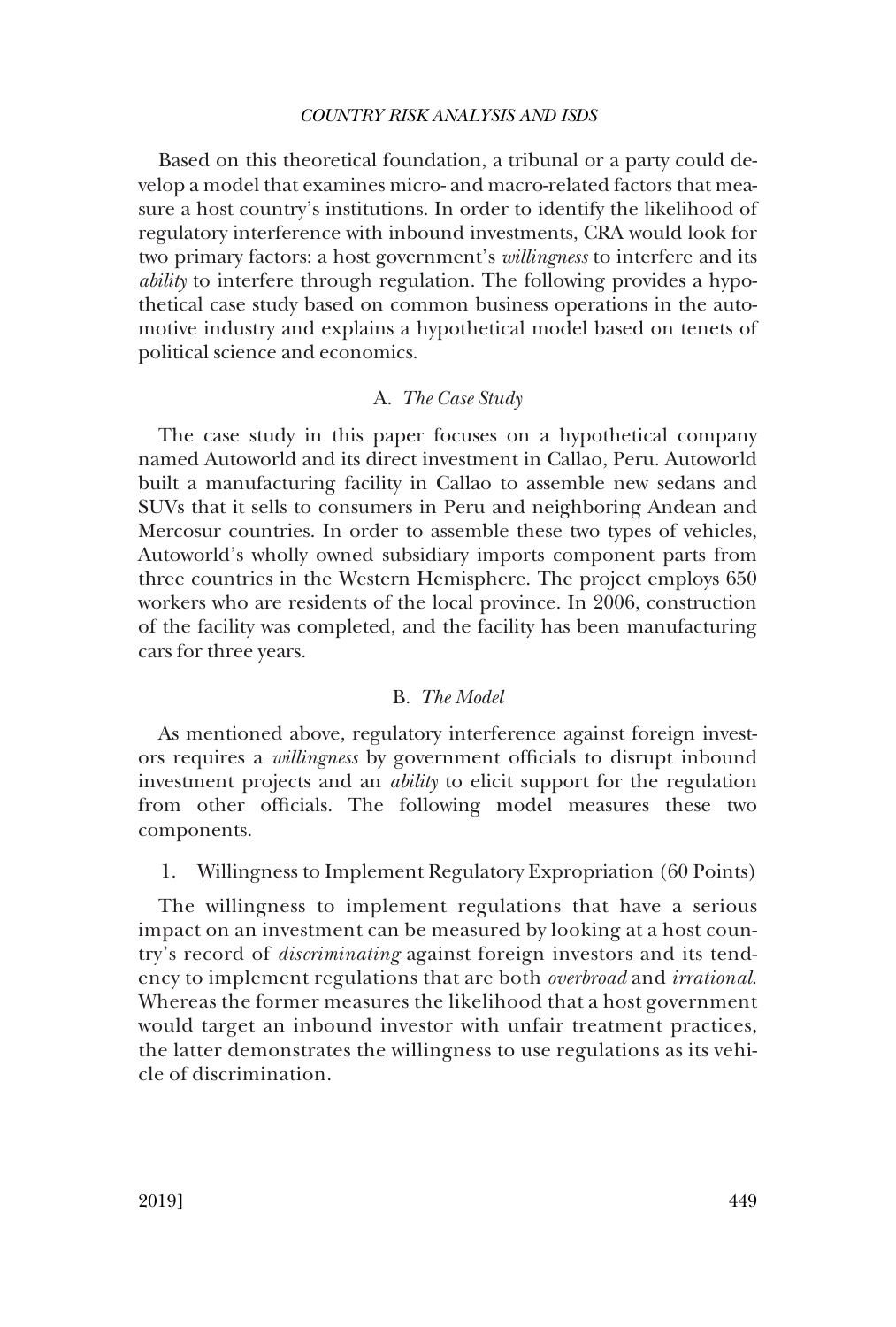## *a. Regulatory Quality*

<span id="page-25-0"></span>The World Bank's Regulatory Quality Index measures the ability of the government to formulate and implement sound policies and regulations that permit and promote private sector development.<sup>110</sup> In combining the data from many sources, this indicator considers a host government's proclivity to discriminate and its willingness to "overregulate" businesses.111 Among other variables, the ones that focus on these criteria are explained below:

*Discriminatory Tendencies* 

- � Unfair competitive practices: regulations that favor local investors or foreign investors
- � Discriminatory tariffs: taxes on imports from specific countries that are implemented to favor domestic competitors
- � Discriminatory taxes: taxes on foreign investor that are imposed on similarly situated domestic companies

## *Overbroad and Irrational Regulations*

- � Government burden: This includes regulatory compliance and bureaucratic inefficiency and/or opacity
- � Extent of taxation: the willingness to restrict business with taxes

### *CRA Model Integrating World Bank Regulatory Quality Index*

The CRA model adopts the World Bank Foundation's scores into the framework for assessing the attitude of the host country toward inbound investors. Based on its review of the data, the World Bank assigns a score to each country's regulatory framework. Countries with investor-friendly frameworks receive scores closer to one hundred while those with less friendly frameworks receive a score that is closer to zero. This paper demonstrates a legitimate expectations model that translates the World Bank score into a scale of zero to thirty and is explained below:

*Regulatory Quality*, WORLD BANK GRP., [https://info.worldbank.org/governance/wgi/pdf/](https://info.worldbank.org/governance/wgi/pdf/rq.pdf/)  110. [rq.pdf/](https://info.worldbank.org/governance/wgi/pdf/rq.pdf/).

<sup>111.</sup> *Id*.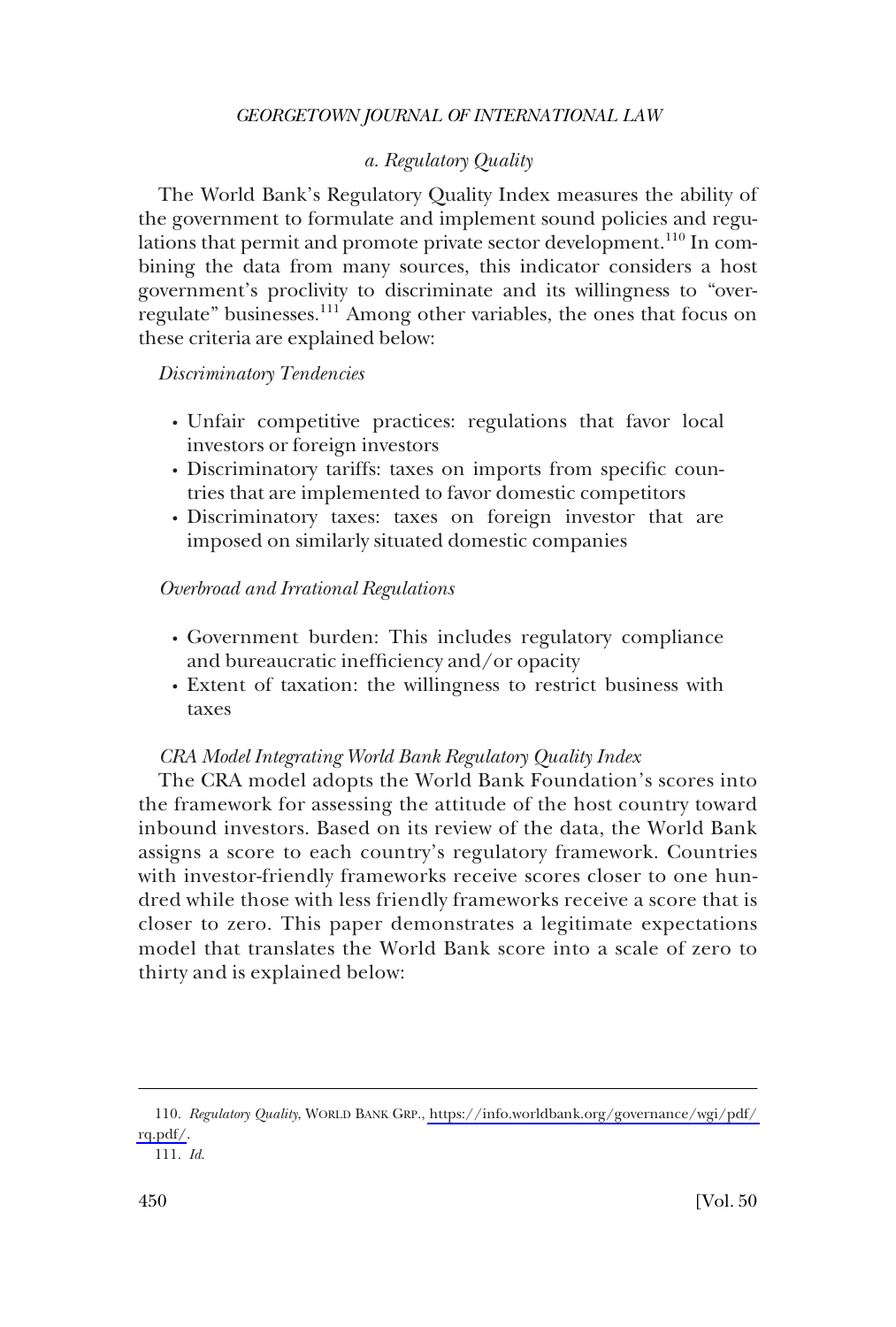<span id="page-26-0"></span>

| <b>World Bank Score</b> | <b>CRA</b> Score |
|-------------------------|------------------|
| $100-90$ points         | 30 points        |
| 89-80 points            | 25 points        |
| $79-70$ points          | 20 points        |
| $69-60$ points          | 15 points        |
| $59-50$ points          | 10 points        |

## Case study example

Peru's score with the World Bank's index for investment freedom is 75/100 and earns a score of 20 points in the CRA.

## *b. Project Profile*

The second component of the expectations assessment focuses on aspects that are unique to the specific project. A review of the investment's industry, its method of entry into the host country, and the existence and influence of competitors comprises a project profile. Altogether these factors determine the extent to which a given project is vulnerable to host government interference.

## i. Industry (10 points)

As mentioned above, different industries have different exposures to political risks based on the agility of the business model in the industry and the nature of the business product. Companies that are dependent on natural resources and have no mobility are assigned the lowest score of three points. Medium intensity manufacturing companies that have some flexibility and do not rely on the territorial integrity of the host country are assigned six points. Lastly, low-intensity manufacturing processes and services companies that have nimble business models are assigned a score of ten points.

## Case study example

Auto manufacturing is a middle risk industry that does not rely on the natural resources of the host country. Rather, it is a medium intensity manufacturing process with a business model that can be adapted. However, this effort would require significant financial expenditure to adapt to significant changes in the investment climate. Therefore, Autoworld's industry score is five points.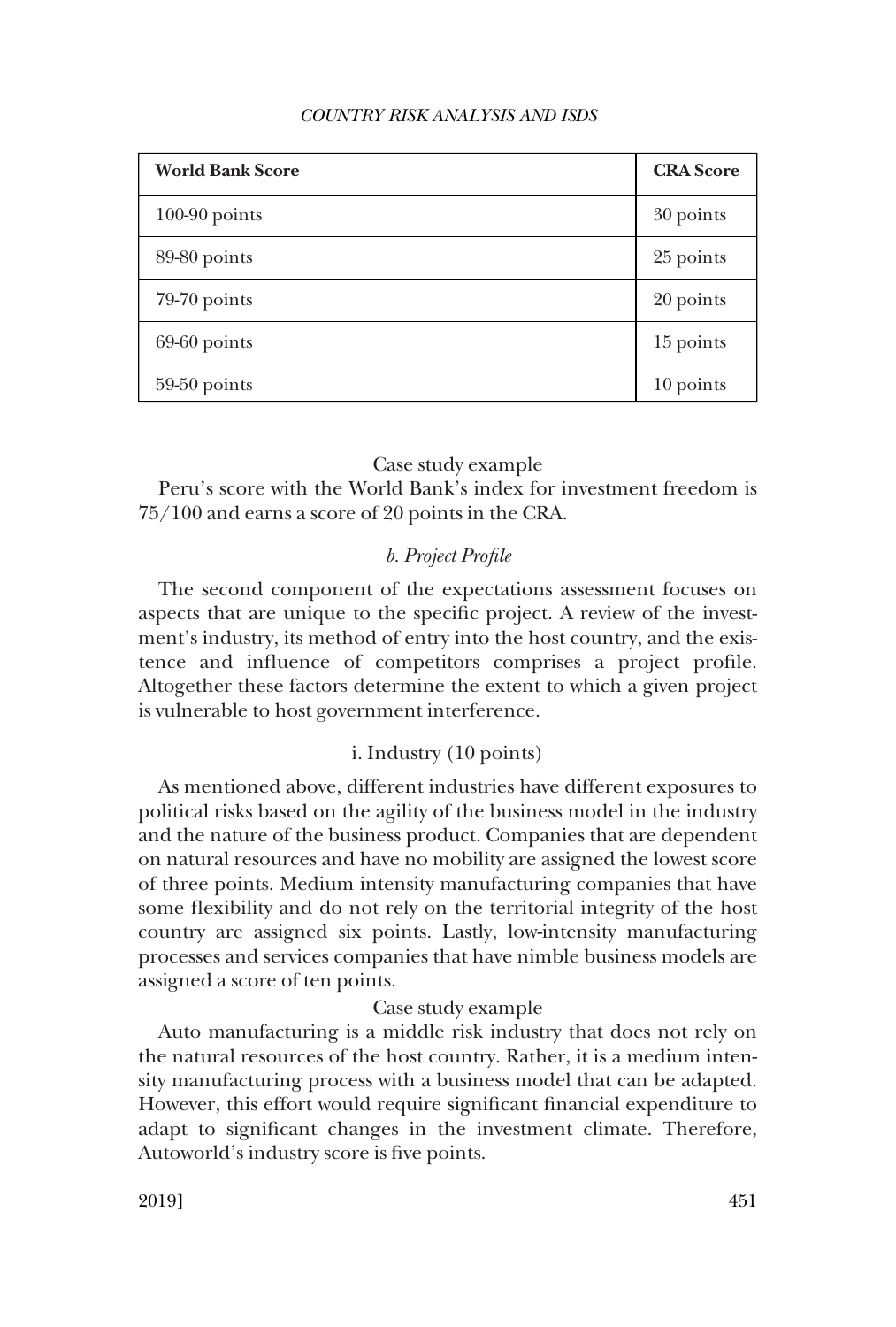## ii. Method of Entry (10 points)

<span id="page-27-0"></span>As mentioned above, the extent to which the success of IDFI projects are linked to the satisfaction of local interests will determine its score and risk exposure in this category. Whereas a joint venture receives ten points and franchises are five points, the lack of local participation in a wholly owned subsidiary earns a score of three points.<sup>112</sup>

## Case study example

Autoworld is a joint venture with a local auto manufacturer and receives a ten-point score.

## iii. Local Competitors (10 points)

The inbound investor cannot control everything. Even if it successfully integrates local participation, the political influence of local competitors can often expose foreign investors to government discrimination.<sup>113</sup> Whereas exclusive arrangements with host governments to sell products with no actual presence of local competitors earn a score of ten points, an investment with a possibility of facing competitors in the future receives a score of five points. Companies that have active competitors at the time of the assessment receive the lowest score at two points.

### Case study example

While there is no existing competitor selling cars at the same price point as Autoworld, it is likely that such competition will emerge over the next five years. For these reasons, the score in this category is five points. Autoworld's project profile score is twenty points. The total score for the willingness prong is thirty-five points.

2. Ability of Government to Regulatory Expropriate (40 points)

Host governments with strong democratic institutions maintain FDI reforms through strong checks and balances that include the judicial and legislative systems, as well as regulatory agencies that operate independently of each other and the host country's executive branch.<sup>114</sup> By making it difficult to pass anti-investor laws and regulations through

Josh B. Levy & Eunsang Yoon, *Methods of Country Risk Assessment for International Market-*112. *Entry Decision* (1996), [http://citeseerx.ist.psu.edu/viewdoc/download?doi=10.1.1.202.2796&rep=](http://citeseerx.ist.psu.edu/viewdoc/download?doi=10.1.1.202.2796&rep=rep1&type=pdf)  [rep1&type=pdf.](http://citeseerx.ist.psu.edu/viewdoc/download?doi=10.1.1.202.2796&rep=rep1&type=pdf)

<sup>113.</sup> Wilford Mawanza, An Assessment of the Political Risk Management Strategies by Multinational *Corporations (MNCs) operating in Zimbabwe*, 6 INT'L J. BUS. & SOC. SCI. 117, 122 (2015), [http://](http://ijbssnet.com/journals/Vol_6_No_3_March_2015/13.pdf)  [ijbssnet.com/journals/Vol\\_6\\_No\\_3\\_March\\_2015/13.pdf.](http://ijbssnet.com/journals/Vol_6_No_3_March_2015/13.pdf)

<sup>114.</sup> See JENSEN, *supra* note 109, at 80; *Constraints on Government Powers*, WORLD JUST. PROJECT, [https://worldjusticeproject.org/our-work/wjp-rule-law-index/wjp-rule-law-index-2017-2018/factors](https://worldjusticeproject.org/our-work/wjp-rule-law-index/wjp-rule-law-index-2017-2018/factors-rule-law/constraints-government)[rule-law/constraints-government](https://worldjusticeproject.org/our-work/wjp-rule-law-index/wjp-rule-law-index-2017-2018/factors-rule-law/constraints-government) (last visited Apr. 11, 2019) [hereinafter World Justice Project].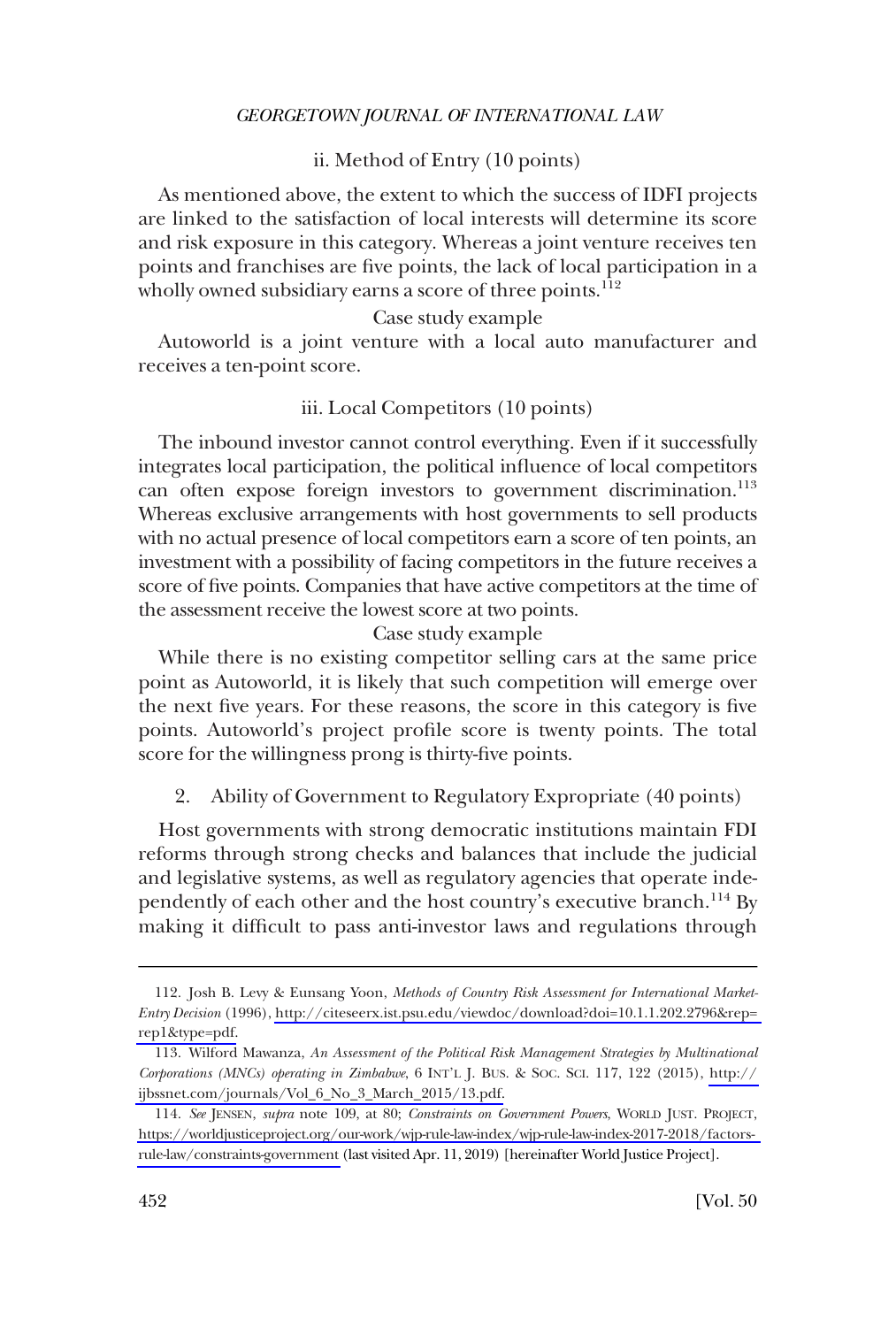<span id="page-28-0"></span>the system, checks and balances promote the stability of various policies over the course of an investment.115 Whereas the previous section focuses on government officials' desire or willingness to interfere with investors, this section examines the *ability* of such officials to pass discriminatory regulations through the legislative process.

## *a. Host Country's Institutions: Rule of Law*

In countries with strong democratic institutions, executive and legislative officials are not empowered to implement policies that promote special interests of the powerful elite.<sup>116</sup> This facilitates policy stability and provides MNCs with greater assurances that the conditions that promoted entry into the market in the first place will persist.117 Because acts of regulatory discrimination are often spearheaded by executive officials who are elected officials, political risk analysts look to data that rank the host country institutions that provide checks against executives officials who would directly benefit from a regulatory taking of inbound investments interests.118 The primary component examines the strength of the judicial backstop mechanism in different countries. This factor examines the extent to which the host country's judiciary makes decisions based on the merits. More specifically, in countries where judges are not vulnerable to either the influence of elected officials and/or civilians with specific financial interests, the judiciary is inclined to overturn regulations that are overly broad and linked to political objectives.<sup>119</sup> When courts uphold discriminatory regulations, they empower legislators to favor special interests in the instant case and set a precedent for other lawmakers that such regulations will also be supported in the future. For this reason, countries with weak judicial branches receive lower scores while those with independent judiciaries receive higher scores.

### i. CRA Model Integrating World Justice Project's Rule of Law Rankings

Using a 0.0-1.0 scale, the World Justice Project (WJP) examines the degree to which the legislative and judicial branches serve as an effective check against executives and other private interests that might have ulterior motives.<sup>120</sup> The WJP scale uses a scoring range of 0 to

<sup>115.</sup> *See* JENSEN, *supra* note 109, at 80; World Justice Project, *supra* note 114.

BREMMER & KEAT, *supra* note 98, at 104; World Justice Project, *supra* note 114, [https://](https://worldjusticeproject.org/our-work/wjp-rule-law-index/wjp-rule-law-index-2017%E2%80%932018/factors-rule-law/constraints-government)  116. [worldjusticeproject.org/our-work/wjp-rule-law-index/wjp-rule-law-index-2017%E2%80%932018/](https://worldjusticeproject.org/our-work/wjp-rule-law-index/wjp-rule-law-index-2017%E2%80%932018/factors-rule-law/constraints-government)  [factors-rule-law/constraints-government](https://worldjusticeproject.org/our-work/wjp-rule-law-index/wjp-rule-law-index-2017%E2%80%932018/factors-rule-law/constraints-government).

<sup>117.</sup> *See* JENSEN, *supra* note 109, at 80; World Justice Project, *supra* note 114.

<sup>118.</sup> TOKSOZ*, supra* note 92, at 116-19.

<sup>119.</sup> *See* JENSEN, *supra* note 109, at 80; World Justice Project, *supra* note 114.

<sup>120.</sup> World Justice Project, *supra* note 114.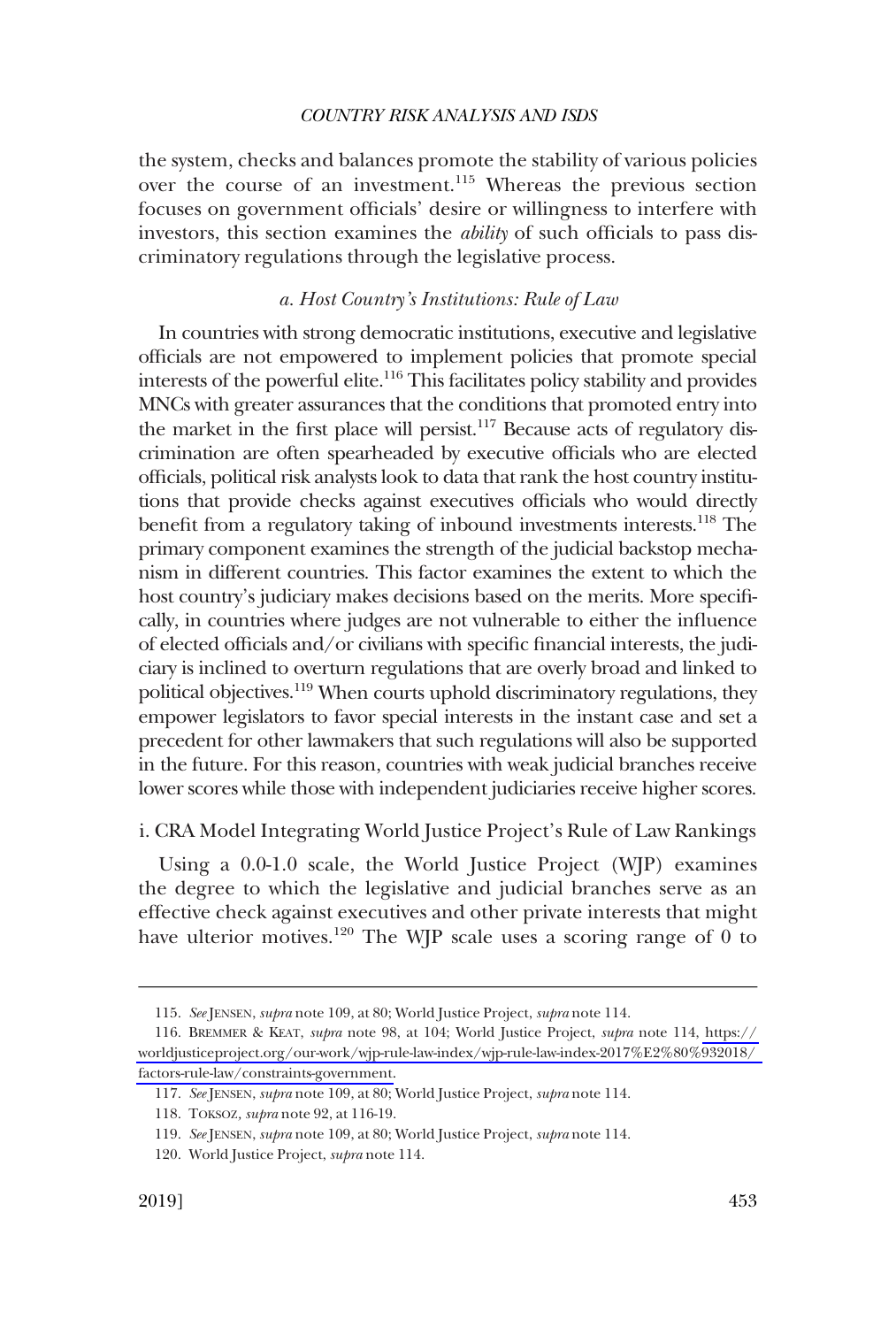<span id="page-29-0"></span>1.0.<sup>121</sup> The CRM model adapts this scoring system into one that is scored on a thirty-point scale. Higher scores represent host countries with investor-friendly regulations while lower scores represent host countries that have a willingness and/or ability to interfere.

| <b>WJP</b> Score    | <b>CRA</b> Score |
|---------------------|------------------|
| $1.0 - 0.80$ points | 40 points        |
| $.79-60$ points     | 30 points        |
| $.59 - .50$ points  | 15 points        |
| .49-.40 points      | $0$ points       |

# Case study example

Peru's combined score on government checks from WJP is 0.65 and receives a score of 30 points on the CRA.

3. Willingness and Ability to Regulatory Discriminate

Whereas the first two sections focus on one of the two components for measuring country risk interference, the final section combines the two scores for a final calculation. If a score determines a significantly low willingness or ability to interfere, the investor will have legitimate expectations of regulatory stability. When combining the scores assigned to both willingness and ability, the following chart explains the breakdown of expectations.

| <b>Autoworld's Project Profile</b>    | $20/30$ points  |
|---------------------------------------|-----------------|
| Willingness to Interfere              | $20/30$ points  |
| Ability to Interfere                  | $30/40$ points  |
| <b>Total: Ability and Willingness</b> | $70/100$ points |

<sup>121.</sup> The Indicators of the World Justice Project's Rule of Law Index, WORLD JUST. PROJECT 173, [https://worldjusticeproject.org/sites/default/files/files/tables\\_methodology.pdf.](https://worldjusticeproject.org/sites/default/files/files/tables_methodology.pdf)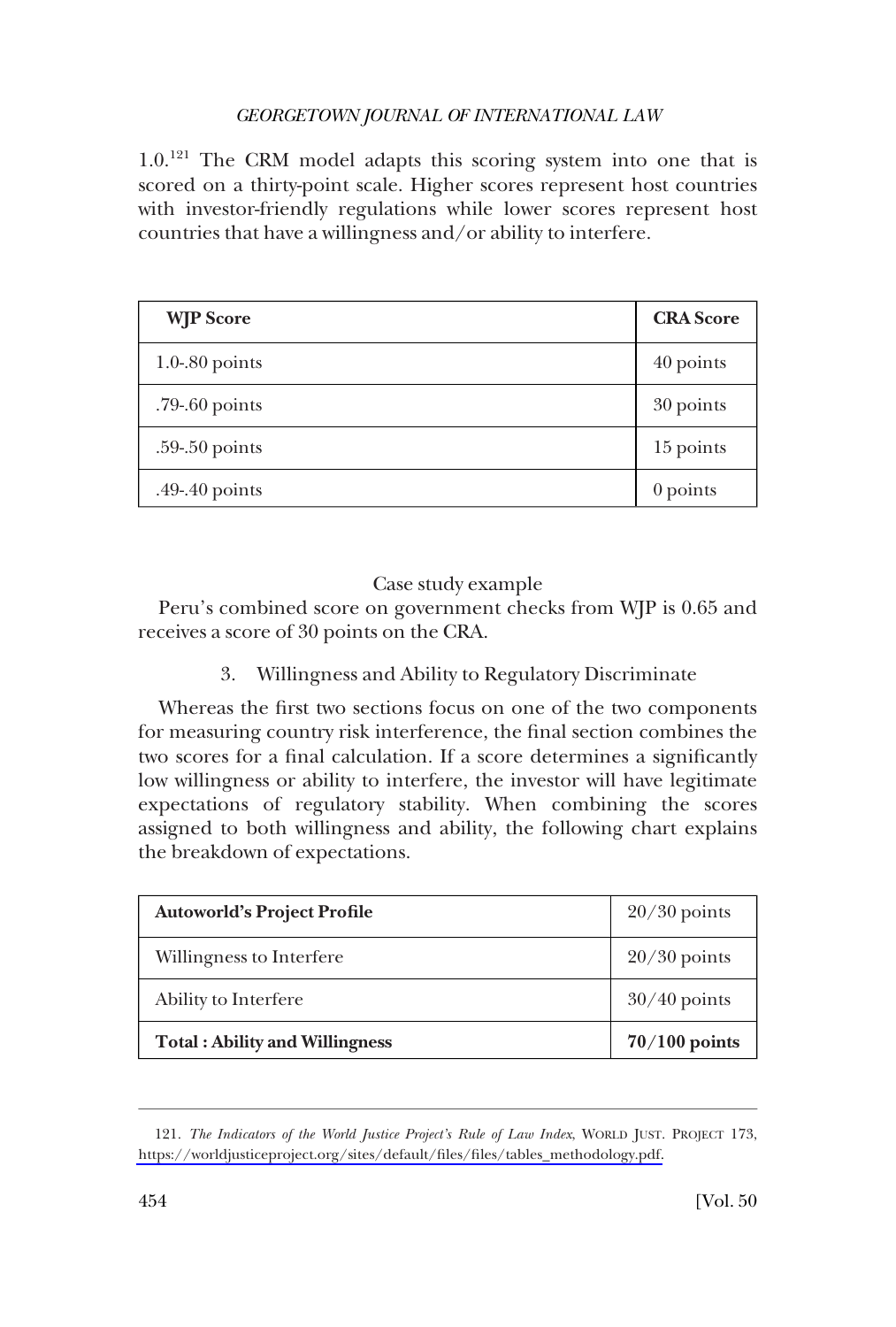### <span id="page-30-0"></span>**Score Scale**

85–100: High Expectations of regulatory stability 70–85: Reasonable Expectations of regulatory stability 60–69: Doubtful Expectations of regulatory stability 59 and under: No Expectations of regulatory stability

To pass laws and regulations that discriminate against foreign investors, government officials must be willing to disappoint foreign investors and able to persuade their counterparts to support them. Willingness is reflected in the World Bank's Regulatory Quality index, which includes data that measures a host government's discriminatory practices and its tendency to over-regulate. Government officials must also have the ability to pass such regulations through the political system and ensure that judges will not overturn them. The relative ability to implement them is reflected in the relative strength of the institutions of a host government. The CRA model examines relevant data to demonstrate the willingness and ability of officials to push such regulations through the system. In scenarios where the assessment reveals scores that reinforce the willingness and ability, expectations for a stable regulatory framework will not be legitimate. In situations where the assessment reveals a lack of willingness or ability, expectations for a stable regulatory climate will be legitimate.<sup>122</sup>

## VII. HOW TO REAP THE BENEFITS OF TAILORED CRA IN THE DAMAGES PHASE

A review of existing approaches for calculating country risk premium revealed the use of methods and data that fail to account for different risk exposures of companies within the same host country. The failure to look at the ways in which a given project profile alters an investor's exposure to risks related to a country's institutional framework distorts the valuation of investments in ISDS cases. CRA solves these problems by combining micro- and macro-level risks to provide tailored valuations. Below is a six-step process for determining a realistic premium that reflects the actual country risk exposure of a given investment in any given nation.

<sup>122.</sup> The framework for determining the ability and willingness of government officials to interfere with investments merely recommends one way in which arbitrators can determine whether or not an investor could legitimately expect regulatory frameworks to remain stable. There are certainly other methods using similar variables to measure similar outcomes. Through these examples, this demonstrate that tribunals have access to data that can help them measure predictive project and country specific variables that impact the relative stability of regulatory frameworks.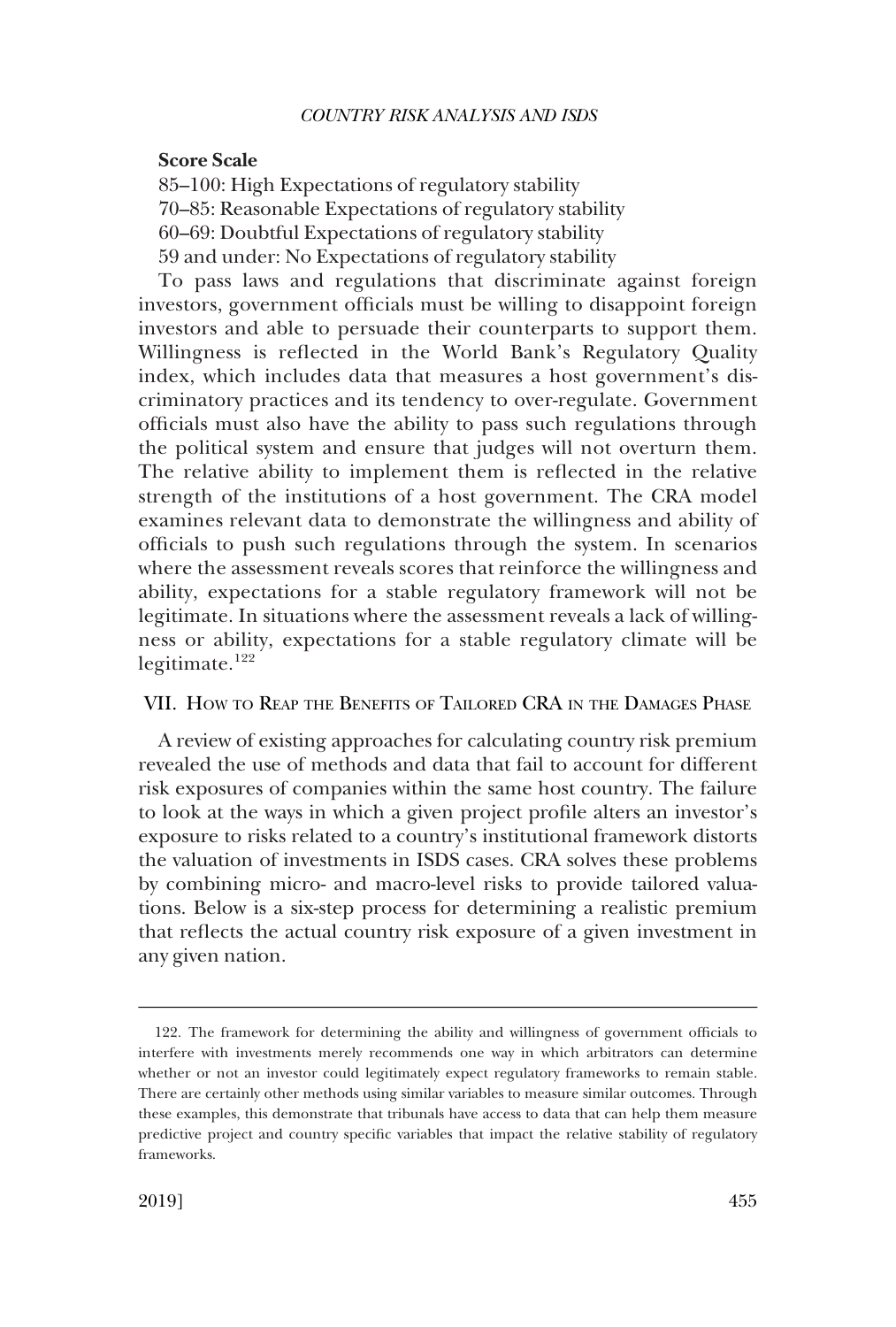## *Step 1: Identify the Project's Business Model*

Review the company's objectives related to its foreign investment and the business model it uses to accomplish these objectives in the host country. In the example cited above, company A's business model comprises three primary components:

- � Component 1: Autoworld **manufactures cars** in Peru using local labor and paying them in local currency.
- � Component 2: Autoworld **sells its cars in local currency to the Peruvian market and exports the cars** to Colombia, Argentina, and Bolivia. Seventy-five percent of cash flows are from domestic sales and 25% come from export sales in South America.
- � Component 3: Company A frequently **converts and transfers**  revenues back to its bank in its home country to deposit there and pay off existing loan to international lender.

## *Step 2: The Indicators that Impact Ability to Execute Business Model*

After reviewing the primary components of the business model, this step identifies the factors of the investment climate that significantly and directly impact the company's ability to execute its business model. The following identifies the most relevant indicators and examines/ measures them.

- � Component 1: The quality of labor and the ability to **hire and fire employees** is very important to executing the business model. For this reason, this component looks at the rankings of the **labor market**, which specifically determine the likelihood that a host government's labor laws and regulations will disrupt business operations.
- � Component 2: The ability to do business in local currency and repatriate profits is a significant part of Autoworld's business model. Host countries often block a foreign investor's right to convert profits generated in local currency to the home country's currency. For this reason, currency inconvertibility is a significant risk to Autoworld.
- � Component 3: The ability to freely **export cars** and **import parts** of the manufacturing process. For these reasons, this component looks at export **restrictions** and **tariff barriers** for imports.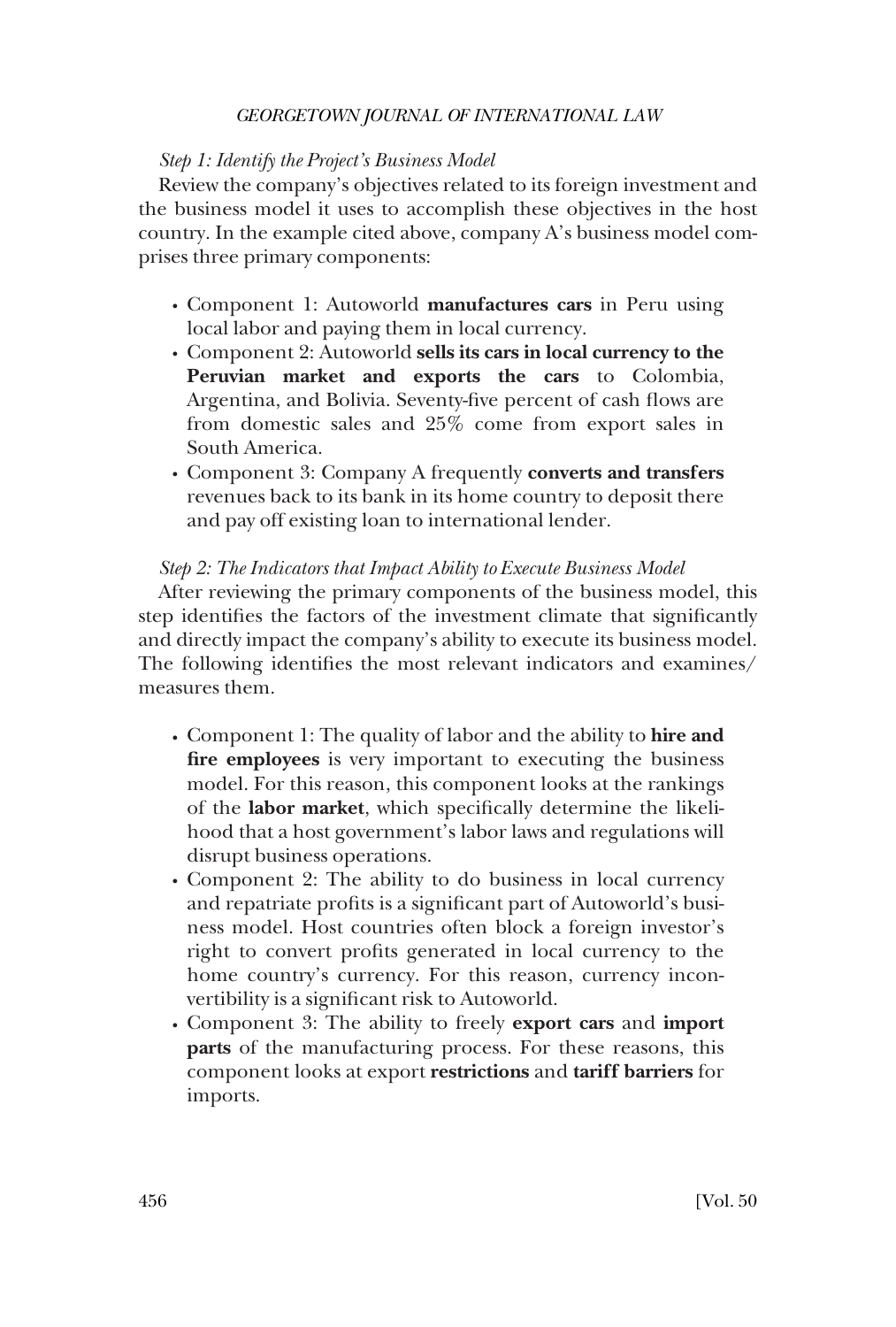As explained in Section IV(B), the sub-risk measurement approach and tailored assessments are not prevalent in ISDS cases because of the subjectivity associated with identifying which perils should be measured. By reviewing the business model in step 1 and linking the investment climate factors that impede or facilitate its implementation, step 2 provides an alternative that will help parties identify the most relevant sub-risks to examine.

#### *Step 3: Select the Data to Measure Indicators*

Identify the data and measurements of such indicators in the host country and calibrate the value of each indicator in the risk calculations.

- � Component 1: Labor market (Economist Intelligence Unit, World Bank $123$
- � Component 2: Export restrictions and tariff barriers and other trade barriers (Economist Intelligence Unit)<sup>124</sup>
- � Component 3: Convertibility and transfer restrictions (A &M  $Best)$ <sup>125</sup>

*Step 4: Assign and Calibrate Weights to Each Indicator Based on Potential Impact* 

We can achieve this result by applying the mathematical definition of an *expected value*. An expected value is a predicted value of a variable, calculated as the sum of all possible values each multiplied by the probability of its occurrence.<sup>126</sup> We apply this definition to our case study by taking the components we identified earlier that would impact Autoworld's ability to execute its business model and assigning weights to those components in order of their importance. The end result will be achieved by assigning the score of an individual component on a scale of one to five and then multiplying that score by its weight, which will be based on the potential impact of the manifested risk on the specific investment. The sum of all these products will give us a final score of one to five.

<sup>123.</sup> Comprehensive Political and Economic Analysis and Forecasts, THE ECONOMIST INTELLIGENCE UNIT,<https://store.eiu.com/product/country-report>(last visited April 8, 2019).

<sup>124.</sup> *Id*.

*Measuring Transfer and Convertibility Risk*, AMBEST (Oct. 13, 2017), [http://www3.ambest.](http://www3.ambest.com/ambv/ratingmethodology/OpenPDF.aspx?rc=197701)  125. [com/ambv/ratingmethodology/OpenPDF.aspx?rc=197701;](http://www3.ambest.com/ambv/ratingmethodology/OpenPDF.aspx?rc=197701) *Country Risk Service: Brazil*, THE ECONOMIST INTELLIGENCE UNIT (Apr. 27, 2015), [https://store.eiu.com/article.aspx?productid=](https://store.eiu.com/article.aspx?productid=60000206&articleid=1843138368/)  [60000206&articleid=1843138368/.](https://store.eiu.com/article.aspx?productid=60000206&articleid=1843138368/)

<sup>126.</sup> Expected Value, WIKIPEDIA, [https://en.wikipedia.org/wiki/Expected\\_value](https://en.wikipedia.org/wiki/Expected_value) (last updated Mar. 26, 2019).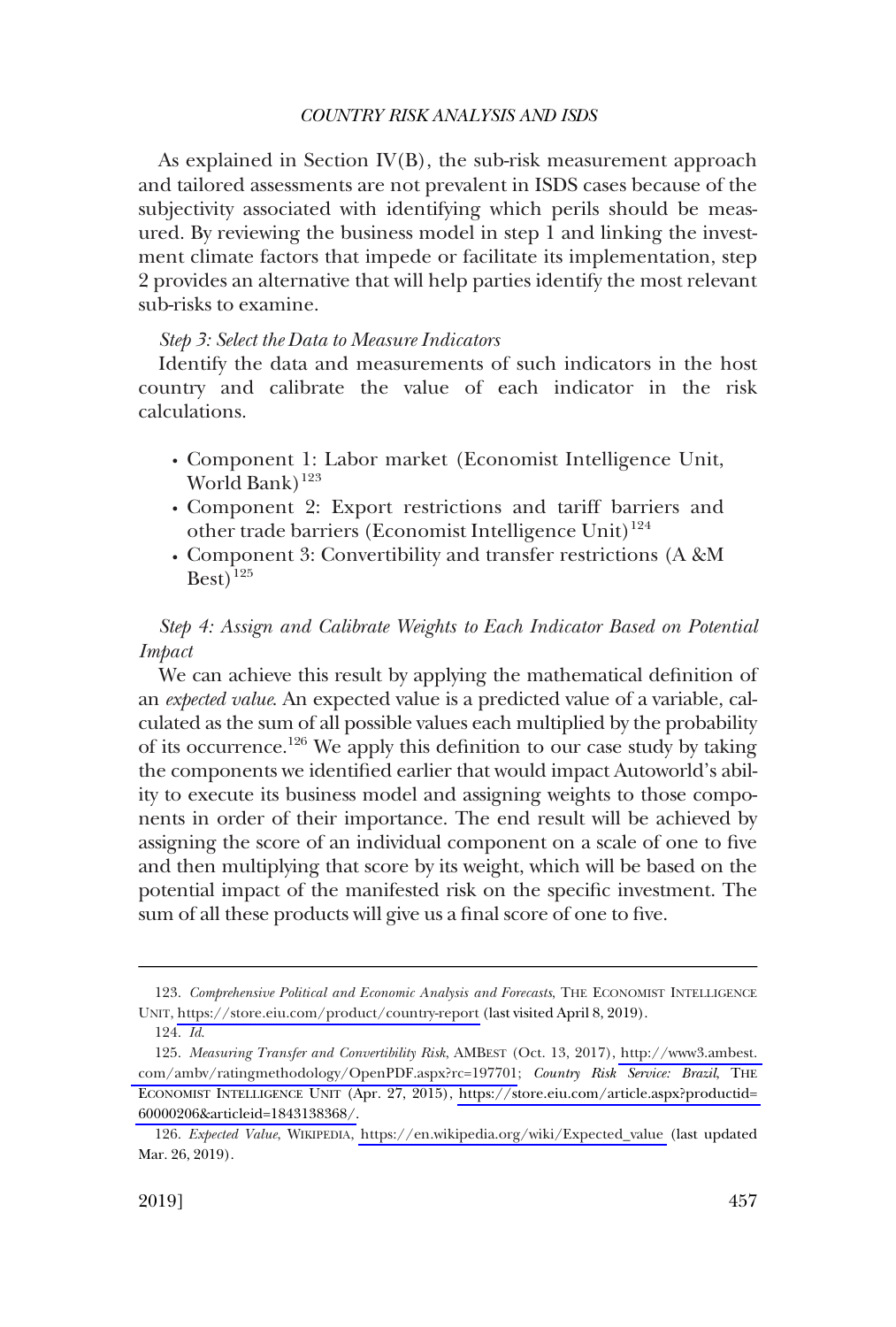For example, because seventy-five percent of Autoworld's sales take place in Peru, and sales to Colombia and Chile account for only twentyfive percent, the repatriation of profits from the Peruvian bank to a bank in the home country would have a stronger weight than the export restrictions. The quality of the labor and the ability to sustain an efficient and productive labor pool is an essential part of the production process. Without quality labor at a reasonable wage, there is no impetus for locating in Peru. Finally, fifty percent of Autoworld's production relies on parts that are imported from other countries. While significant tariffs on imports would have a serious impact on Autoworld's margins, there are suppliers in third party countries that may not have tariffs linked to them. For this reason, the tariff barrier is a less significant risk than labor risks but is more important than export restrictions, which only apply to markets that qualify as twenty-five percent of the sales revenue.

The breakdown of the risks for Autoworld's subsidiary in Peru is:

- Currency Inconvertibility:  $35\%$
- Labor Restrictiveness:  $35\%$
- Tariff Barriers on Imports of Parts: 20%
- Export Restrictions:  $10\%$

*Step 5: Align the Scores to the Same Scale and Multiply Each One by Its Weight* 

The first three indicators are all provided by the Economist Intelligence Unit and use a scale of one to five, but the export restrictions data source uses a range of one to one hundred. For this reason, the model must divide the export scores by twenty to provide a scalable measure. After making the data sources scalable, multiply the weight by the score. For example, if currency inconvertibility scores a four out of five and the weight is thirty-five percent, the value of this factor would be the product of 4 X .35. After multiplying the score by the weight, the model requires adding up the four outcomes and the sum will be your final score on the one to five range. The sum of all products for this case study is 3.8.

*Step 6: Fit the Model to the Existing Range of Discount Rates in Historical Cases* 

Once we obtain a score of one to five using the expected value model that assigns a weight to each indicator based on the potential impact of the manifested risk on the specific investment, we can then take that value and convert it to a score that fits into the previously established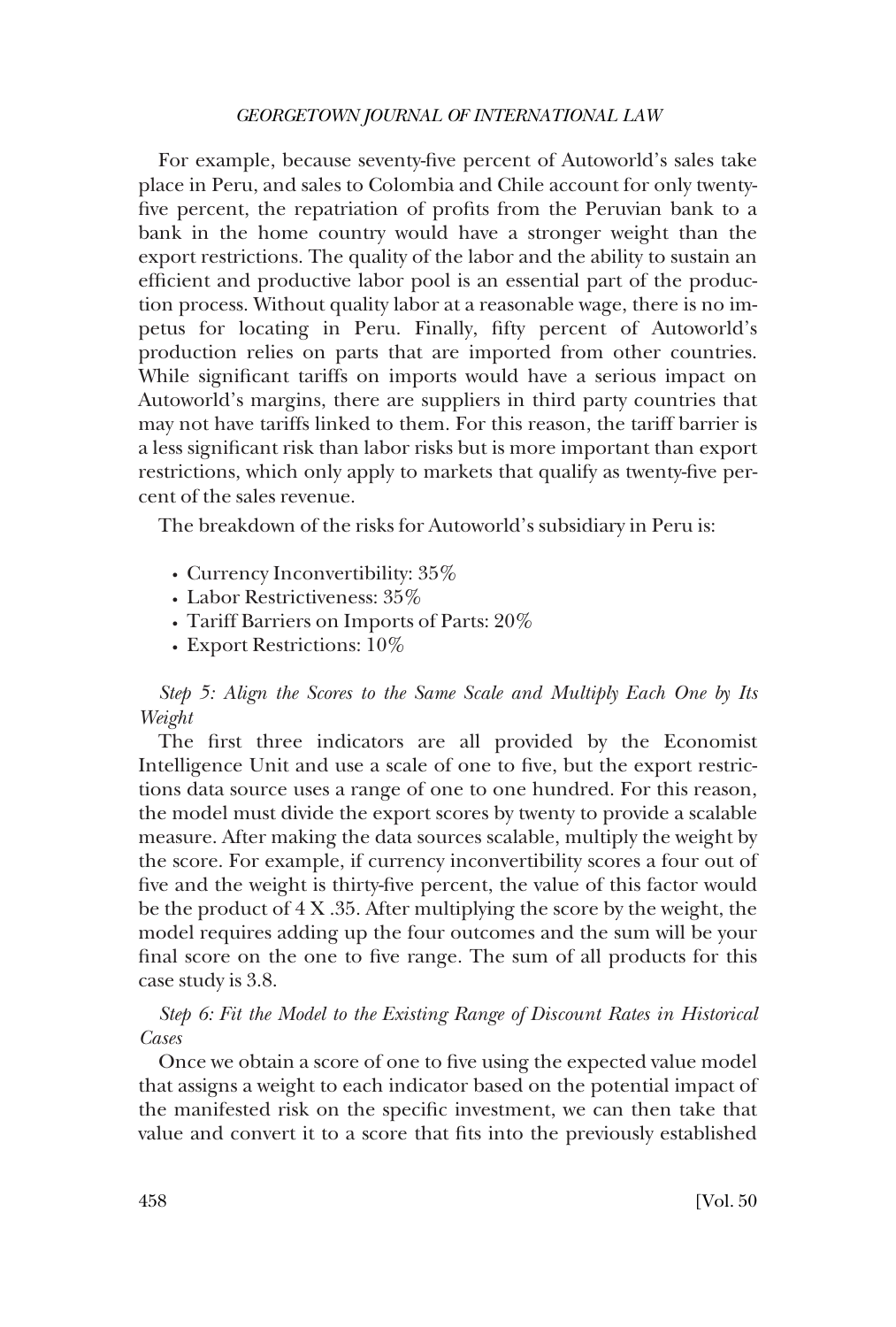<span id="page-34-0"></span>range of premia of one percent to twelve percent. The one to twelve range is selected based on a review of the range of country risk premia that have been selected in myriad previous ISDS cases. We can make this conversion using the information that is explained in Appendix A.

The six-step model aims to answer the primary question facing arbitration tribunals: What is the investment country's risk exposure at anypoint in time? This requires analysts to examine the project profile and identify the most pronounced sub-risks for the project in a country. Next, it uses qualitative and quantitative data to measure the host country's governmental institutions and the extent to which precursors to the realization of such risks exist at any point in time.

In sharp contrast to the existing alternatives for measuring country risk premia, the CRA/sub-risk approach is tailored to the host country's investment climate and the project profile. Whereas the sovereign bond approach assigns the same premium to all companies in any given country, the CRA approach adjusts the rate based on industry and specific business model. Although the market-based approach considers industry specific components of the project, it often fails to account for other aspects of the project profile and the investment climate of the specific host country.

## VIII. CONCLUSION

The investment climate in a host country is a very important part of answering questions on the merits and damages phases of arbitral disputes. Existing attempts to measure the investment climate are insufficient and subjective and fail to consider core concepts in political science and economics. For example, the risks related to the repatriation of capital to the home country are not linked to credit risks associated with a given country's issuance of sovereign bonds. Rather, they are linked to the specific regulations and procedures for converting and transferring funds. While the existing body of literature recognizes the availability of data that measure the most relevant sub-risks of a given project, it does not consider how the data can actually be applied to enhance decision-making in arbitral disputes. The models in this paper aim to demonstrate a more objective way in which arbitral tribunals can use the data to make more informed and nuanced decisions. It does not pretend to resolve every controversial issue related to identifying the rationality of expectations in measuring the country risk premium.127 Rather it seeks to provide readers with a specific

<sup>127.</sup> For example, it does not consider the questions about the relevant date of loss or whether or not host countries should benefit from added risk associated with their investment climates.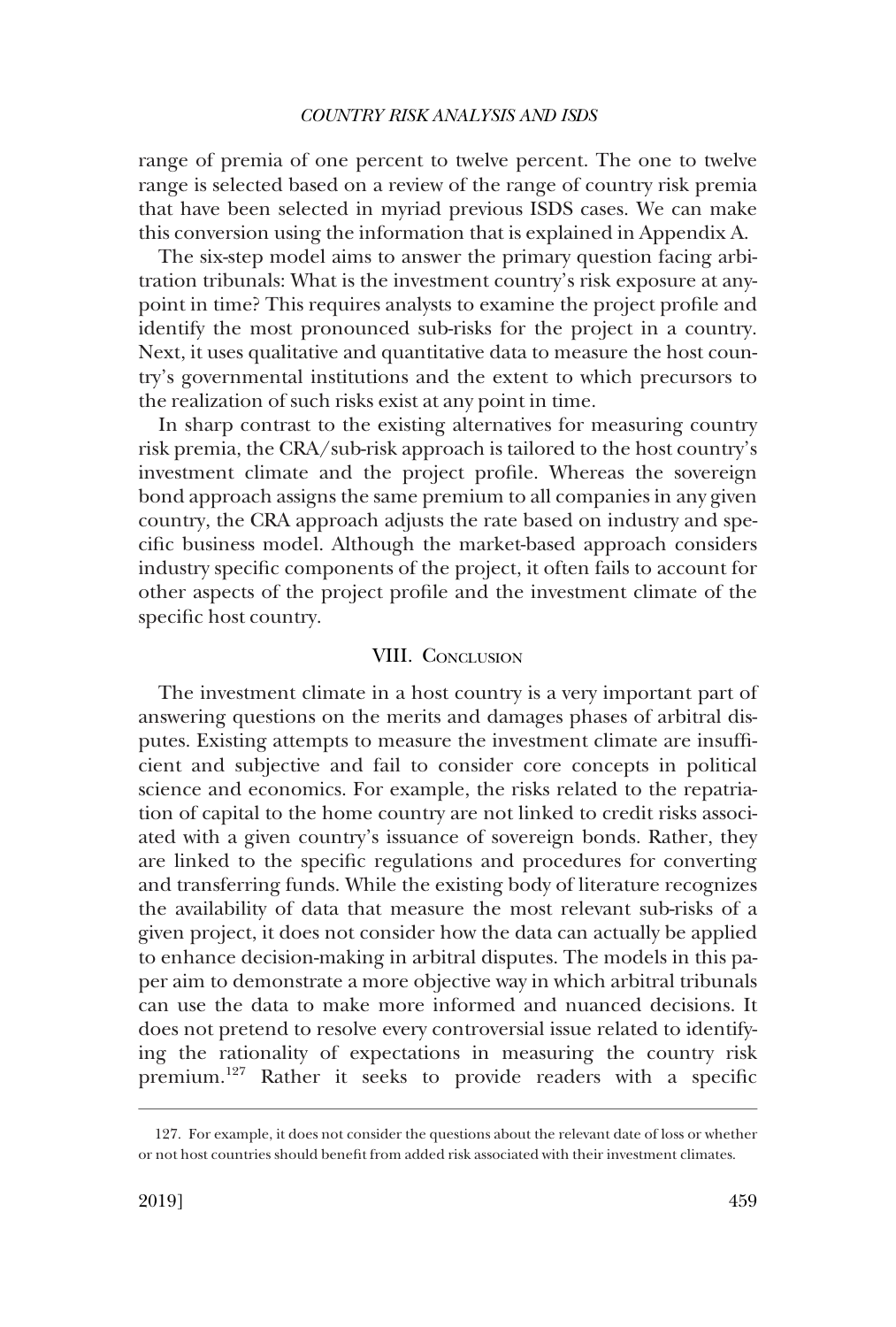demonstration of how country risk management can fill an empirical void in the merits and damages process of ISDS. While critics may argue that the reliance on such data includes a subjective approach, the usage of multiple data points does reduce the degree of subjectivity. Moreover, the benefits of using data which account for project and country specific components of an inbound investment outweigh any negative effects associated with relying exclusively on qualitative and subjective data. There are multiple ways to use these data and measure the sub-risks to which a given project is exposed. Simply put, the usage of these models will help arbitrators make sound decisions that are more reasonable than random.